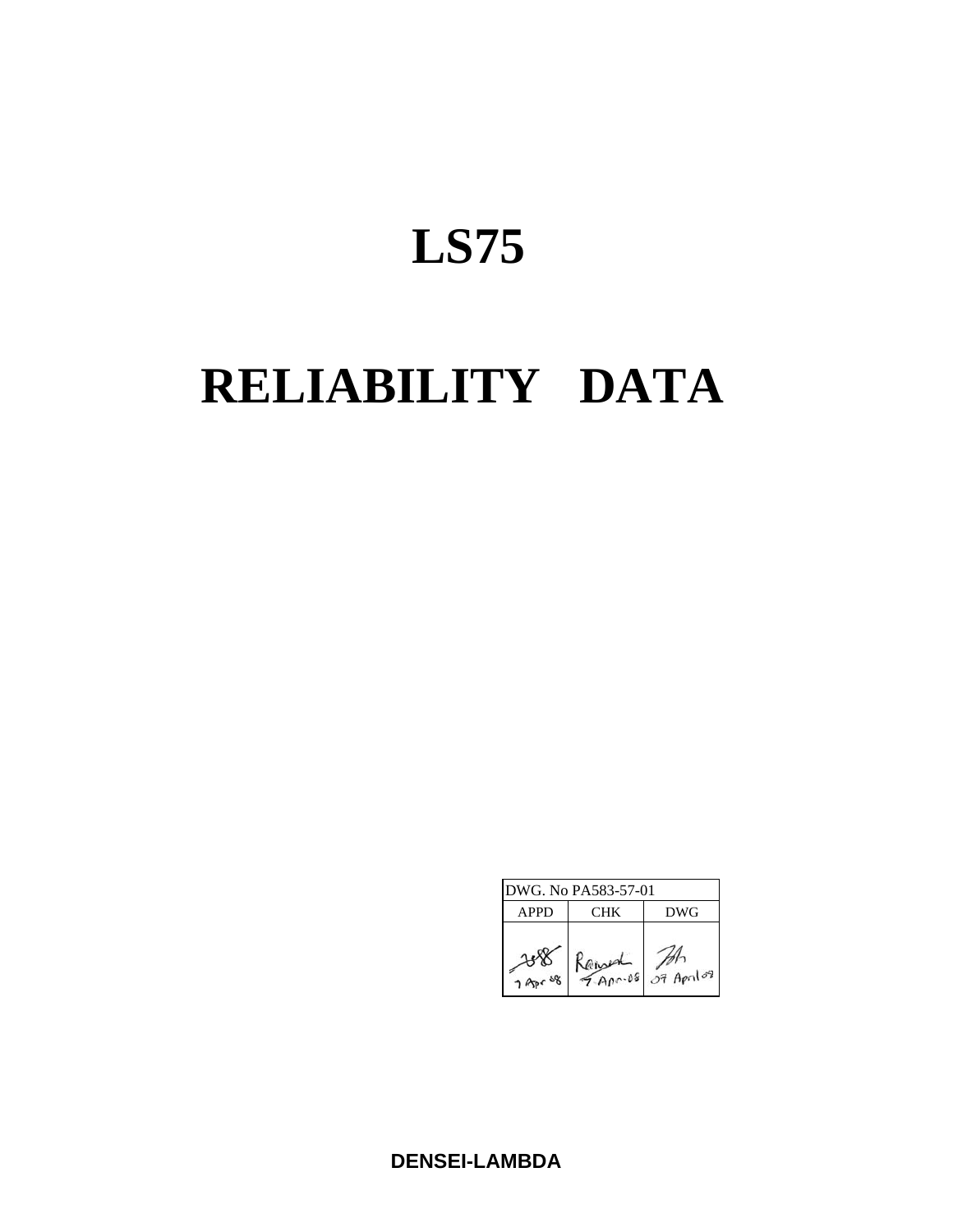# **I N D E X**

## **PAGE**

|                                  | 1. Calculated values of MTBF                     |          |
|----------------------------------|--------------------------------------------------|----------|
| 2.                               | Component derating                               |          |
| 3.                               | Main components temperature rise $\Delta T$ list |          |
|                                  | 4. Electrolytic capacitor life                   |          |
|                                  | 5. Vibration test                                |          |
|                                  | 6. Noise simulate test                           |          |
| $7_{\scriptscriptstyle{\ddots}}$ | <b>Abnormal Test</b>                             |          |
| 8.                               | Thermal shock test                               | $R - 16$ |

 ※ The above data is typical value. As all units have nearly the same characteristics, the data to be considered as ability value.

# **DENSEI-LAMBDA**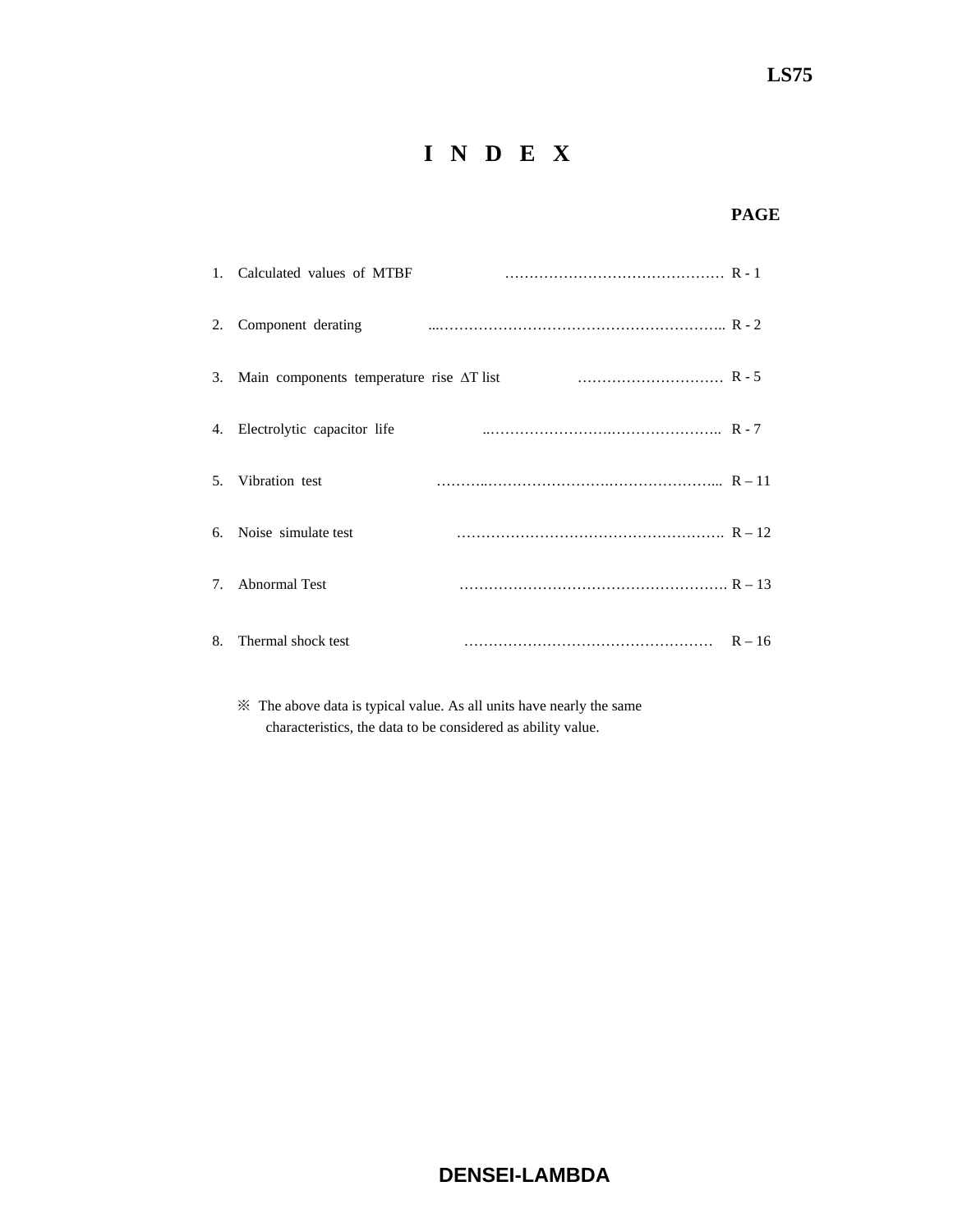#### **1. Calculated values for MTBF**

#### **MODEL : LS75-5**

#### **1. Calculating Method**

 Calculated based on part count reliability projection of JEITA (RCR-9102A). Individual failure rates  $I_G$  is given to each part and MTBF is calculated by the count of each part.

Formula :

$$
MTBF = \frac{1}{\text{leq } \text{leq } \text{leq } \text{leq } \text{leq } \text{leq } \text{leq } \text{leq } \text{leq } \text{leq } \text{leq } \text{leq } \text{leq } \text{leq } \text{leq } \text{leq } \text{leq } \text{leq } \text{leq } \text{leq } \text{leq } \text{leq } \text{leq } \text{leq } \text{leq } \text{leq } \text{leq } \text{leq } \text{leq } \text{leq } \text{leq } \text{leq } \text{leq } \text{leq } \text{leq } \text{leq } \text{leq } \text{leq } \text{leq } \text{leq } \text{leq } \text{leq } \text{leq } \text{leq } \text{leq } \text{leq } \text{leq } \text{leq } \text{leq } \text{leq } \text{leq } \text{leq } \text{leq } \text{leq } \text{leq } \text{leq } \text{leq } \text{leq } \text{leq } \text{leq } \text{leq } \text{leq } \text{leq } \text{leq } \text{leq } \text{leq } \text{leq } \text{leq } \text{leq } \text{leq } \text{leq } \text{leq } \text{leq } \text{leq } \text{leq } \text{leq } \text{leq } \text{leq } \text{leq } \text{leq } \text{leq } \text{leq } \text{leq } \text{leq } \text{leq } \text{leq } \text{leq } \text{leq } \text{leq } \text{leq } \text{leq } \text{leq } \text{leq } \text{leq } \text{leq } \text{leq } \text{leq } \text{leq } \text{leq } \text{leq } \text{leq } \text{leq } \text{leq } \text{leq } \text{leq } \text{leq } \text{leq } \text{leq } \text{leq } \text{leq } \text{leq } \text{leq } \text{leq } \text{leq } \text{leq } \text{leq } \text{leq } \text{leq } \text{leq } \text{leq } \text{leq } \text{leq } \text{leq } \text{leq } \text{leq } \
$$

where :

| lequip  | $=$ Total Equipment Failure Rate (Failure / 106 Hours)                   |
|---------|--------------------------------------------------------------------------|
| $I_{G}$ | $=$ Generic Failure Rate For The ith Generic Part (Failure / 106 Hours)  |
| Ni      | $=$ Quantity of ith Generic Part                                         |
| n       | $=$ Number of Different Generic Part Categories                          |
| $p_{O}$ | Generic Quality Factor for the ith Generic Part ( $p_0 = 1$ )<br>$=$ $-$ |

#### **2. MTBF Values**

 $G_F$  : (GROUND, FIXED)

**MTBF = 691,400 (Hours)**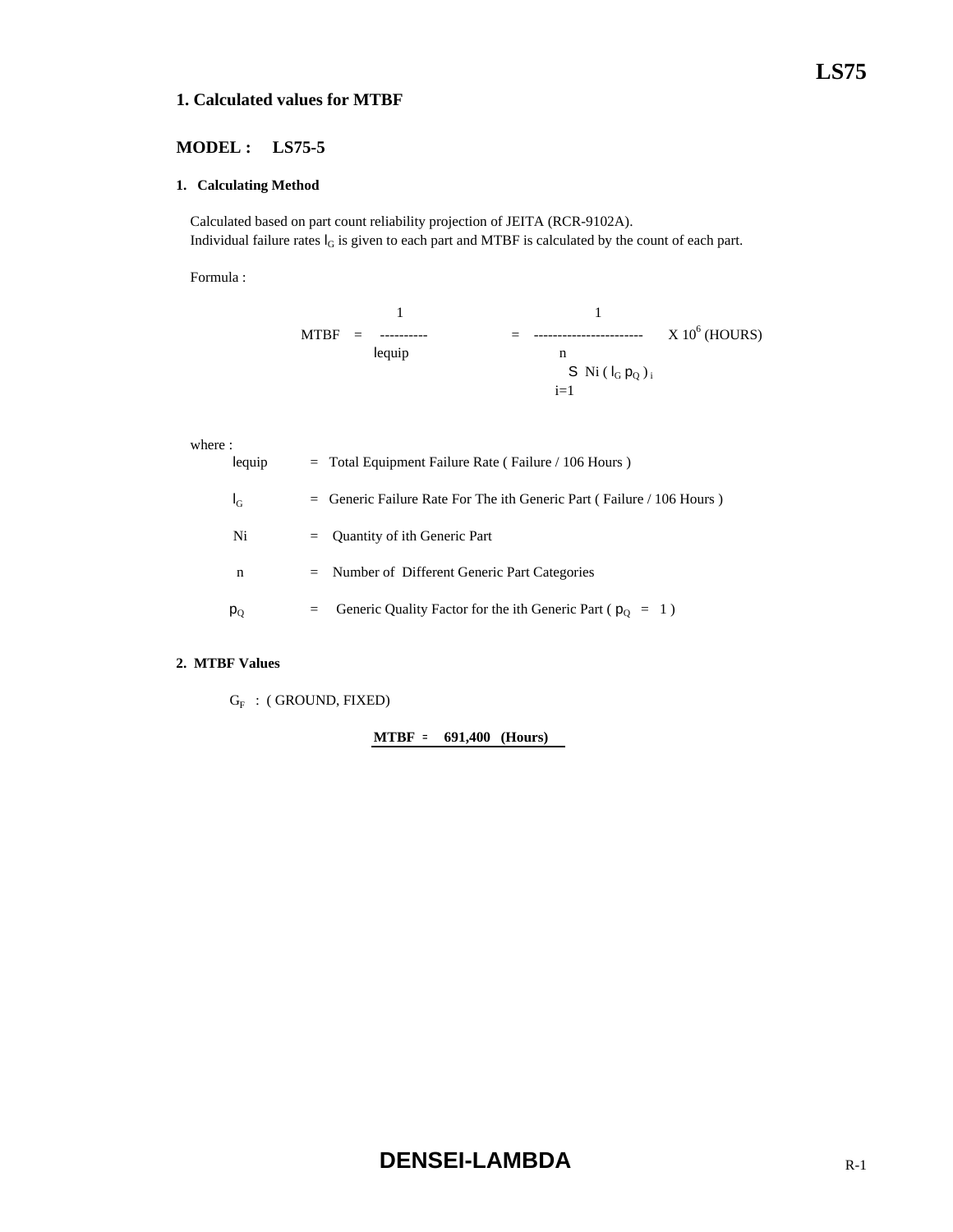#### **2. Component derating**

#### **MODEL : LS75-5**

#### **(1) Calculating method**

(a) Measuring Conditions

| Input  | : 115, 230VAC  | • Ambient temperature | $:50^{\circ}$ C |
|--------|----------------|-----------------------|-----------------|
| Output | $5V$ 12A(100%) | • Mounting method     | : Mounting $A$  |

(b) Semiconductors

 Compared with maximum junction temperature and actual one which is calculated based on case temperature, power dissipation and thermal impedance.

(c) IC, Resistors, Capacitors, etc.

Ambient temperature, operating condition, power dissipation and so on are within derating criteria.

(d) Calculating Method of Thermal Impedance

$$
\boldsymbol{\theta}_{\text{j-c}}\!=\!\frac{T_{\text{j}(max)}-T_{\text{c}}}{P_{\text{c}(max)}}\qquad \boldsymbol{\theta}_{\text{j-a}}\!=\!\frac{T_{\text{j}(max)}-T_{\text{a}}}{P_{\text{c}(max)}}\qquad \boldsymbol{\theta}_{\text{j-1}}\!=\!\frac{T_{\text{j}(max)}-T_{\text{1}}}{P_{\text{c}(max)}}
$$

Tc **:** Case temperature at start point of derating ; 25°C in general

Ta **:** Ambient temperature at start point of derating ; 25°C in general

Tj **:** Lead temperature at start point of derating ; 25°C in general

Pc(max) **:** Maximum collector(channel) dissipation

(Pch**(**max**)**)

**T**<sub>j(max)</sub> : Maximum junction(channel) temperature (Tch**(**max**)**)

 $(\theta_{i-c})$  **:**Thermal impedance between junction(channel) and case  $(\theta_{ch-c})$ 

 $\theta_{j-a}$  **:**Thermal impedance between junction and air

 $\theta_{j-l}$  **:**Thermal impedance between junction and lead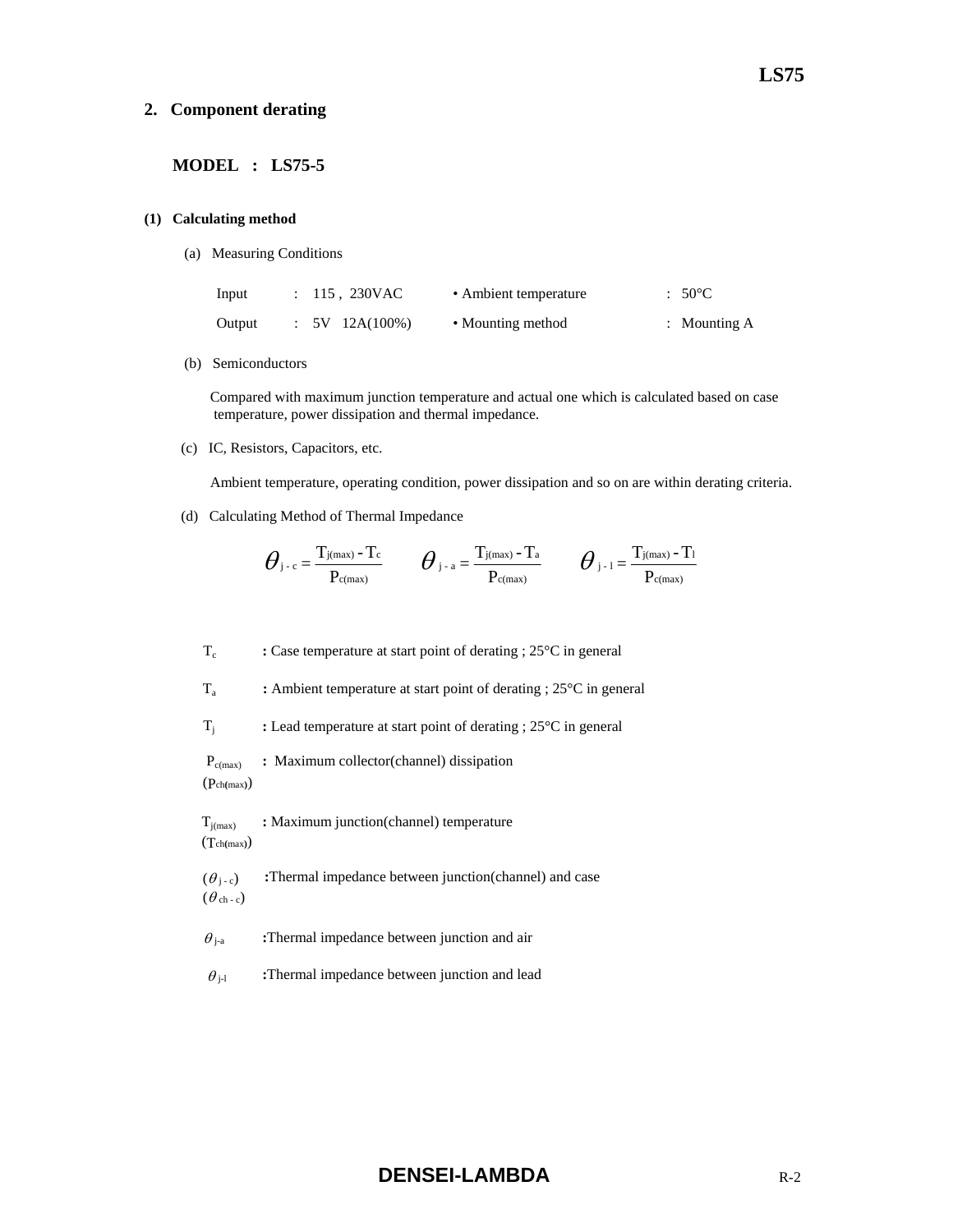# **(2) Component Derating List**

| Location No.                        |                                                                               | $Vin = 115VAC$ $Load = 100\%$ | $Ta = 50^{\circ}C$ |
|-------------------------------------|-------------------------------------------------------------------------------|-------------------------------|--------------------|
| Q2                                  | Tchmax = $150^{\circ}$ C,                                                     | $\theta$ j-c = 3.57°C/W,      | $Pch(max) = 35W$   |
| STF11NM60N                          | $Pch = 3.65W,$                                                                | $\Delta$ Tc = 31.0 °C,        | $Tc = 81.0$ °C     |
| SТ                                  | Tch = Tc + $((\theta \text{ ch-c}) \times \text{Pch}) = 94.0$ °C              |                               |                    |
| <b>MICROELECTRONICS</b>             | $D.F. = 62.7\%$                                                               |                               |                    |
| D <sub>8</sub>                      | $T$ jmax = 175 $\rm{^{\circ}C}$ ,                                             | $\theta$ j-c = 3.95°C/W       |                    |
| STPS30H60CFP                        | $Pd = 7W$ ,                                                                   | $\triangle Tc = 66.3$ °C      | $Tc = 116.3$ °C    |
| <b>ST</b>                           | $Tj = Tc + ((\theta j - c) \times Pd) = 144.0$ °C                             |                               |                    |
| <b>MICROELECTRONICS</b>             | $D.F. = 82.3\%$                                                               |                               |                    |
| D1                                  | $T$ jmax = 150 $\degree$ C,                                                   | $\theta$ j-c = 6.5°C/W,       |                    |
| <b>RS405M</b>                       | $Pd = 2.24W$ ,                                                                | $\triangle$ Tc = 44.2°C,      | $Tc = 94.2$ °C     |
| <b>RECTRON</b>                      | $Tj = Tc + ((\theta j - c) \times Pd) = 108.8$ °C                             |                               |                    |
|                                     | $D.F. = 72.5\%$                                                               |                               |                    |
| D2                                  | Tjmax = $150^{\circ}$ C, $\theta$ j-l = $20^{\circ}$ C/W,                     |                               |                    |
| CRF02(TE85L,Q)                      | $Pd = 0.1W$ ,                                                                 | $\Delta$ Tc = 57.1°C,         | $Tc = 107.1$ °C    |
| <b>TOSHIBA</b>                      | $Tj = Tc + ((\theta j - c) \times Pd) = 109.1$ °C                             |                               |                    |
|                                     | $D.F. = 72.7\%$                                                               |                               |                    |
| D <sub>6</sub>                      | $T$ jmax = 150 $\degree$ C,                                                   | $\theta$ j-c = 20°C/W         |                    |
| CRH01(TE85L,Q)                      | $Pd = 0.05W$ ,                                                                | $\triangle$ Tc = 38.2°C       | $Tc = 88.2$ °C     |
| <b>TOSHIBA</b>                      | $Tj = Tc + ((\theta j - c) \times Pd) = 89.2^{\circ}C$                        |                               |                    |
|                                     | $D.F. = 59.5 \%$                                                              |                               |                    |
| PC1                                 | $T$ jmax = 125 $\textdegree$ C,                                               | $\theta$ j-c = 150°C/W,       | $Pc(max) = 0.15W$  |
| PS2581L2-E3(D)-A<br>(TRANSISTOR)    | $Pc = 2mW$ ,                                                                  | $\triangle$ Ta = 37.9°C,      | $Ta = 87.9$ °C     |
| <b>NEC</b>                          | $Tj = Ta + ((\theta j-a) \times Pc) = 87.9$ °C                                |                               |                    |
|                                     | $D.F. = 70.3\%$<br>Tjmax = $125^{\circ}$ C, $\theta$ j-c = $150^{\circ}$ C/W, |                               | $Pc(max) = 0.15W$  |
| PC <sub>1</sub><br>PS2581L2-E3(D)-A | $Pc = 0.012W$ , $\Delta Ta = 37.9^{\circ}C$ ,                                 |                               | $Ta = 87.9$ °C     |
| (LED)                               | $Tj = Ta + ((\theta j-a) \times Pc) = 89.7^{\circ}C$                          |                               |                    |
| <b>NEC</b>                          | $D.F. = 71.8\%$                                                               |                               |                    |
| PC <sub>2</sub>                     | Tjmax = $125^{\circ}$ C, $\theta$ j-c = $150^{\circ}$ C/W,                    |                               | $Pc(max) = 0.15W$  |
| PS2581L2-E3(D)-A                    | $Pc = 0W$ ,                                                                   | $\Delta$ Ta = 41.4°C,         | $Ta = 91.4$ °C     |
| (TRANSISTOR)                        | $Tj = Ta + ((\theta j - a) \times Pc) = 91.4$ °C                              |                               |                    |
| NEC                                 | $D.F. = 73.1\%$                                                               |                               |                    |
| PC <sub>2</sub>                     | Tjmax = $125^{\circ}$ C, $\theta$ j-a = $150^{\circ}$ C/W,                    |                               | $Pc(max) = 0.15W$  |
| PS2581L2-E3(D)-A                    | $Pc = 0W$ ,                                                                   | $\Delta$ Ta = 41.4°C,         | $Ta = 91.4$ °C     |
| (LED)                               | $Tj = Ta + ((\theta j - a) \times Pc) = 91.4$ °C                              |                               |                    |
| <b>NEC</b>                          | $D.F. = 73.1\%$                                                               |                               |                    |
|                                     | $T$ jmax = 150 $\degree$ C,                                                   | $\theta$ j-c = 100°C/W,       |                    |
| A <sub>1</sub><br>HA17L431AP-TZ-E   | $Pd = 8mW,$                                                                   | $\triangle$ Tc = 21.1°C,      | $Tc = 71.1$ °C     |
| <b>RENESAS</b>                      | $Tj = Tc + ((\theta j - c) \times Pd) = 71.9$ °C                              |                               |                    |
|                                     | $D.F. = 47.9\%$                                                               |                               |                    |
|                                     | $T$ jmax = 150 $\degree$ C,                                                   | $\theta$ j-c = 72°C/W         |                    |
| A <sub>2</sub><br>FA13842N-D1-TE1   | $Pd = 0.1W$ ,                                                                 | $\triangle$ Tc = 38.2°C       | $Tc = 88.2$ °C     |
| FUJI-ELEC.                          | $Tj = Tc + ((\theta j - c) \times Pd) = 95.4$ °C                              |                               |                    |
|                                     | $D.F. = 63.6\%$                                                               |                               |                    |
|                                     | $IF = 6mA,$                                                                   | $\triangle$ Tc = 13.8°C       | $Tc = 63.8$ °C     |
| PD1<br>WP1154GD                     | Allowable IF(max)= $12mA(at Ta = 63.8°C)$                                     |                               |                    |
| KING BRIGHT                         | $D.F. = 50\%$                                                                 |                               |                    |
|                                     |                                                                               |                               |                    |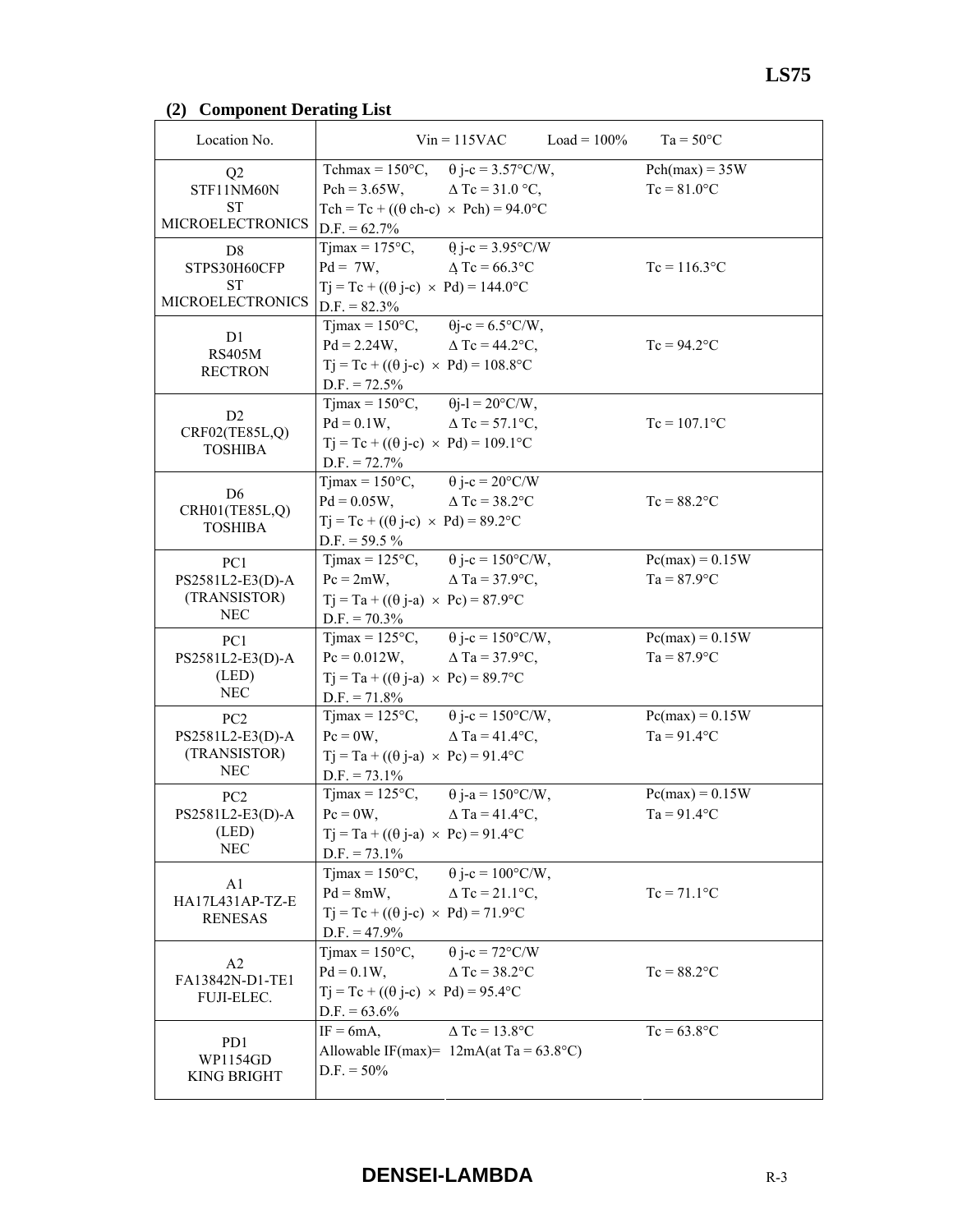# **Component Derating List**

| Location No.            |                                                                             | $Vin = 230VAC$           | $Load = 100\%$ | $Ta = 50^{\circ}C$ |
|-------------------------|-----------------------------------------------------------------------------|--------------------------|----------------|--------------------|
| Q <sub>2</sub>          | Tchmax = $150^{\circ}$ C, $\theta$ j-c = $3.57^{\circ}$ C/W,                |                          |                | $Pch(max) = 35W$   |
| STF11NM60N              | $Pch = 3.2W$ ,                                                              | $\triangle$ Tc = 31.1°C, |                | $Tc = 81.1$ °C     |
| ST                      | Tch = Tc + (( $\theta$ ch-c) $\times$ Pch) = 99.6°C                         |                          |                |                    |
| <b>MICROELECTRONICS</b> | $D.F. = 61.7\%$                                                             |                          |                |                    |
| D <sub>8</sub>          | Tjmax = 175°C, $\theta$ j-c = 3.95°C/W                                      |                          |                |                    |
| STPS30H60CFP            | $Pd = 7W$ ,                                                                 | $\Delta$ Tc = 65.0°C     |                | $Tc = 115.0$ °C    |
| <b>ST</b>               | $Tj = Tc + ((\theta j - c) \times Pd) = 142.7$ °C                           |                          |                |                    |
| <b>MICROELECTRONICS</b> | $D.F. = 81.5\%$                                                             |                          |                |                    |
| D1                      | $T$ jmax = 150 $\degree$ C,                                                 | $\theta$ j-c = 6.5°C/W,  |                |                    |
| <b>RS405M</b>           | $Pd = 1.40W$ , $\Delta Tc = 30.6^{\circ}C$ ,                                |                          |                | $Tc = 80.6$ °C     |
| <b>RECTRON</b>          | $Tj = Tc + ((\theta j - c) \times Pd) = 89.7$ °C                            |                          |                |                    |
|                         | $D.F. = 59.8\%$                                                             |                          |                |                    |
| D2                      | Tjmax = $150^{\circ}$ C, $\theta$ j-l = $20^{\circ}$ C/W,                   |                          |                |                    |
| CRF02(TE85L,Q)          | $Pd = 0.1W$ ,                                                               | $\Delta$ Tc = 57.1°C,    |                | $Tc = 107.1$ °C    |
| <b>TOSHIBA</b>          | $Tj = Tc + ((\theta j - c) \times Pd) = 109.1$ °C                           |                          |                |                    |
|                         | $D.F. = 72.7\%$<br>Tjmax = $150^{\circ}$ C, $\theta$ j-c = $20^{\circ}$ C/W |                          |                |                    |
| D <sub>6</sub>          |                                                                             | $\triangle$ Tc = 39.1°C  |                |                    |
| CRH01(TE85L,Q)          | $Pd = 0.05W$ ,<br>$Tj = Tc + ((\theta j - c) \times Pd) = 90.1$ °C          |                          |                | $Tc = 89.1$ °C     |
| <b>TOSHIBA</b>          | $D.F. = 60.0 %$                                                             |                          |                |                    |
| PC1                     | Tjmax = $125^{\circ}$ C, $\theta$ j-a = $150^{\circ}$ C/W,                  |                          |                | $Pc(max) = 0.15W$  |
| PS2581L2-E3(D)-A        | $Pc = 2mW$ ,                                                                | $\triangle$ Ta = 38.0°C, |                | $Ta = 88.0$ °C     |
| (TRANSISTOR)            | $Tj = Ta + ((\theta j-a) \times Pc) = 88.0$ °C                              |                          |                |                    |
| <b>NEC</b>              | $D.F. = 70.4\%$                                                             |                          |                |                    |
| PC <sub>1</sub>         | $T$ jmax = 125 $\rm{^{\circ}C}$ ,                                           | $\theta$ j-a = 150°C/W,  |                | $Pc(max) = 0.15W$  |
| PS2581L2-E3(D)-A        | $Pc = 0.012W$ , $\Delta Ta = 38.0^{\circ}C$ ,                               |                          |                | $Ta = 88.0$ °C     |
| (LED)                   | $Tj = Ta + ((\theta j-a) \times Pc) = 90^{\circ}C$                          |                          |                |                    |
| <b>NEC</b>              | $D.F. = 72.0\%$                                                             |                          |                |                    |
| PC <sub>2</sub>         | Tjmax = 125°C, $\theta$ j-a = 150°C/W,                                      |                          |                | $Pc(max) = 0.15W$  |
| PS2581L2-E3(D)-A        | $Pc = 0W$ ,                                                                 | $\triangle$ Ta = 41.8°C, |                | $Ta = 91.8$ °C     |
| (TRANSISTOR)            | $Tj = Ta + ((\theta j - a) \times Pc) = 91.8$ °C                            |                          |                |                    |
| <b>NEC</b>              | $D.F. = 73.4\%$                                                             |                          |                |                    |
| PC <sub>2</sub>         | Tjmax = $125^{\circ}$ C, $\theta$ j-a = $150^{\circ}$ C/W,                  |                          |                | $Pc(max) = 0.15W$  |
| PS2581L2-E3(D)-A        | $Pc = 0W$ ,                                                                 | $\Delta$ Ta = 41.8°C,    |                | $Ta = 91.8$ °C     |
| (LED)                   | $Tj = Ta + ((\theta j - a) \times Pc) = 91.8$ °C                            |                          |                |                    |
| <b>NEC</b>              | $D.F. = 73.4\%$                                                             |                          |                |                    |
| A1                      | $T$ jmax = 150 $\degree$ C,                                                 | $\theta$ j-c = 100°C/W,  |                |                    |
| HA17L431AP-TZ-E         | $Pd = 8mW,$                                                                 | $\triangle$ Tc = 21.1°C, |                | $Tc = 71.1$ °C     |
| <b>RENESAS</b>          | $Tj = Tc + ((\theta j - c) \times Pd) = 71.9$ °C                            |                          |                |                    |
|                         | $D.F. = 47.9\%$                                                             |                          |                |                    |
| A <sub>2</sub>          | $T$ jmax = 150 $\degree$ C,                                                 | $\theta$ j-c = 72°C/W    |                |                    |
| FA13842N-D1-TE1         | $Pd = 0.1W$ ,                                                               | $\triangle$ Tc = 39.1°C  |                | $Tc = 89.1$ °C     |
| FUJI-ELEC.              | $Tj = Tc + ((\theta j - c) \times Pd) = 96.3$ °C                            |                          |                |                    |
|                         | $D.F. = 64.2\%$                                                             |                          |                |                    |
| PD1                     | $IF = 6mA,$                                                                 | $\triangle$ Tc = 13.9°C  |                | $Tc = 63.9$ °C     |
| WP1154GD                | Allowable IF(max)= $12mA(at Ta = 63.9°C)$                                   |                          |                |                    |
| <b>KING BRIGHT</b>      | $D.F. = 50\%$                                                               |                          |                |                    |
|                         |                                                                             |                          |                |                    |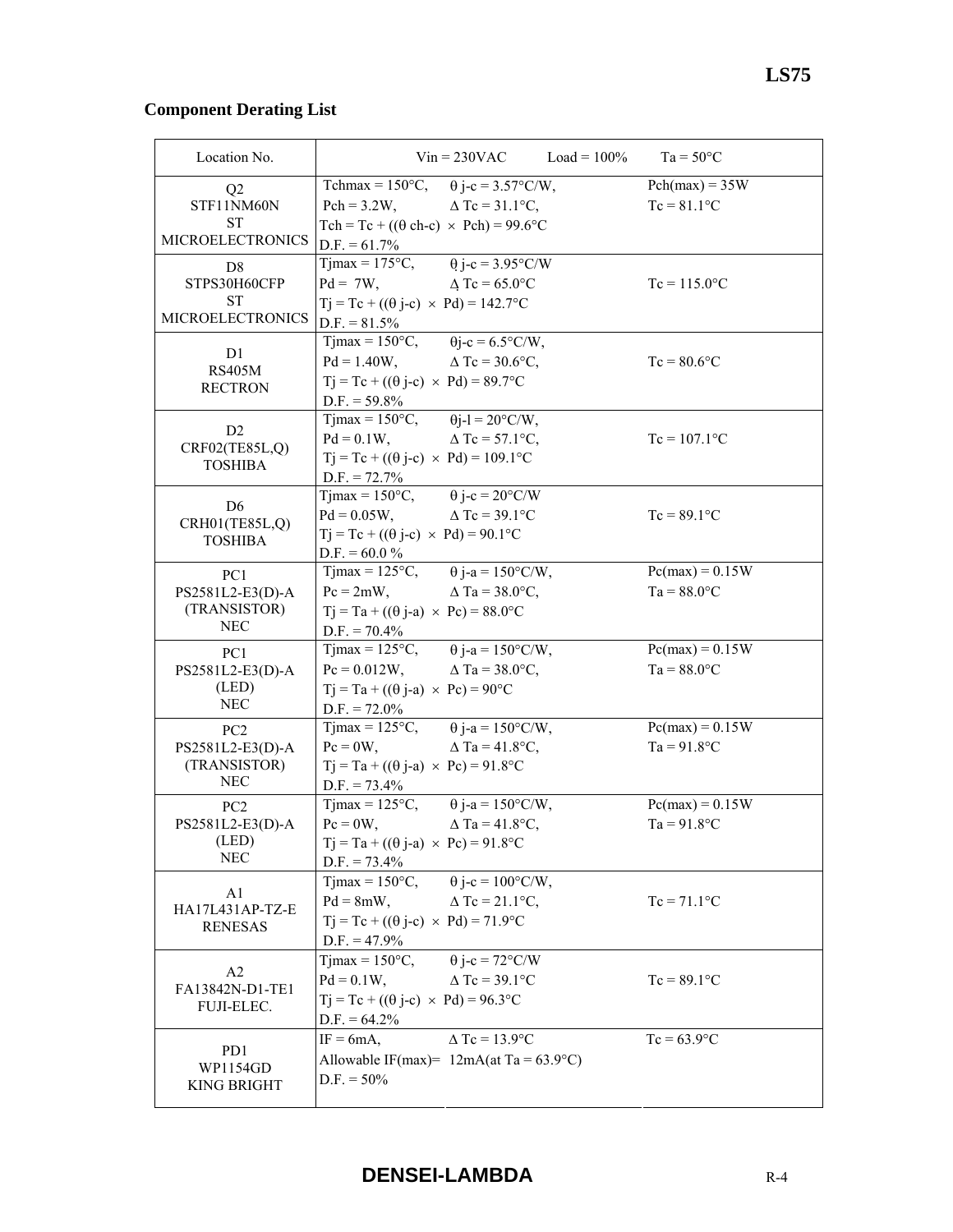# **3. Main components temperature rise** ∆**T list**

# **MODEL : LS75-5**

Condition:



|                                              |                     | $\Delta T$ Temperature rise (°C) |                 |                 |                 |
|----------------------------------------------|---------------------|----------------------------------|-----------------|-----------------|-----------------|
| <b>Output Derating</b><br>$Ta = 50^{\circ}C$ |                     | $Io = 100\%$                     | $Io = 100\%$    | $Io = 70\%$     | $Io = 100\%$    |
| Location No.                                 | Parts Name          | Mounting<br>(A)                  | Mounting<br>(B) | Mounting<br>(C) | Mounting<br>(D) |
| L1                                           | <b>BALUN COIL</b>   | 33.0                             | 43.0            | 42.2            | 35.6            |
| L <sub>6</sub>                               | <b>CHOKE COIL</b>   | 53.8                             | 57.2            | 66.5            | 50.0            |
| T1                                           | <b>TRANS PULSE</b>  | 61.5                             | 55.7            | 54.3            | 60.3            |
| A <sub>1</sub>                               | I.C                 | 21.1                             | 23.8            | 37.5            | 20.4            |
| A2                                           | CHIP I.C            | 38.2                             | 33.2            | 31.4            | 42.0            |
| P <sub>D</sub> 1                             | <b>LED</b>          | 13.8                             | 17.1            | 34.1            | 14.2            |
| D <sub>1</sub>                               | <b>BRIDGE DIODE</b> | 44.2                             | 49.4            | 48.5            | 49.9            |
| D <sub>8</sub>                               | <b>OUTPUT DIODE</b> | 66.3                             | 65.6            | 64.2            | 66.2            |
| Q2                                           | <b>MOS FET</b>      | 31.0                             | 31.3            | 29.3            | 35.8            |
| C1                                           | FILM CAP.           | 31.4                             | 40.7            | 48.6            | 28.4            |
| C <sub>2</sub>                               | <b>FILM CAP</b>     | 34.3                             | 40.1            | 43.0            | 40.1            |
| C <sub>6</sub>                               | E. CAP.             | 29.3                             | 34.6            | 26.0            | 34.0            |
| C18                                          | E. CAP.             | 36.8                             | 28.3            | 26.4            | 43.1            |
| C19                                          | E. CAP.             | 36.8                             | 25.0            | 22.2            | 36.5            |
| C <sub>23</sub>                              | E. CAP.             | 48.2                             | 44.7            | 46.1            | 42.3            |
| C <sub>24</sub>                              | E. CAP.             | 47.2                             | 44.8            | 42.1            | 43.3            |
| C <sub>25</sub>                              | E. CAP.             | 43.6                             | 41.3            | 43.5            | 38.2            |
| C <sub>26</sub>                              | E. CAP.             | 46.5                             | 45.3            | 45.4            | 42.4            |
| C27                                          | E. CAP.             | 43.8                             | 41.0            | 45.2            | 37.5            |
| C <sub>28</sub>                              | E. CAP.             | 43.9                             | 47.4            | 49.3            | 39.7            |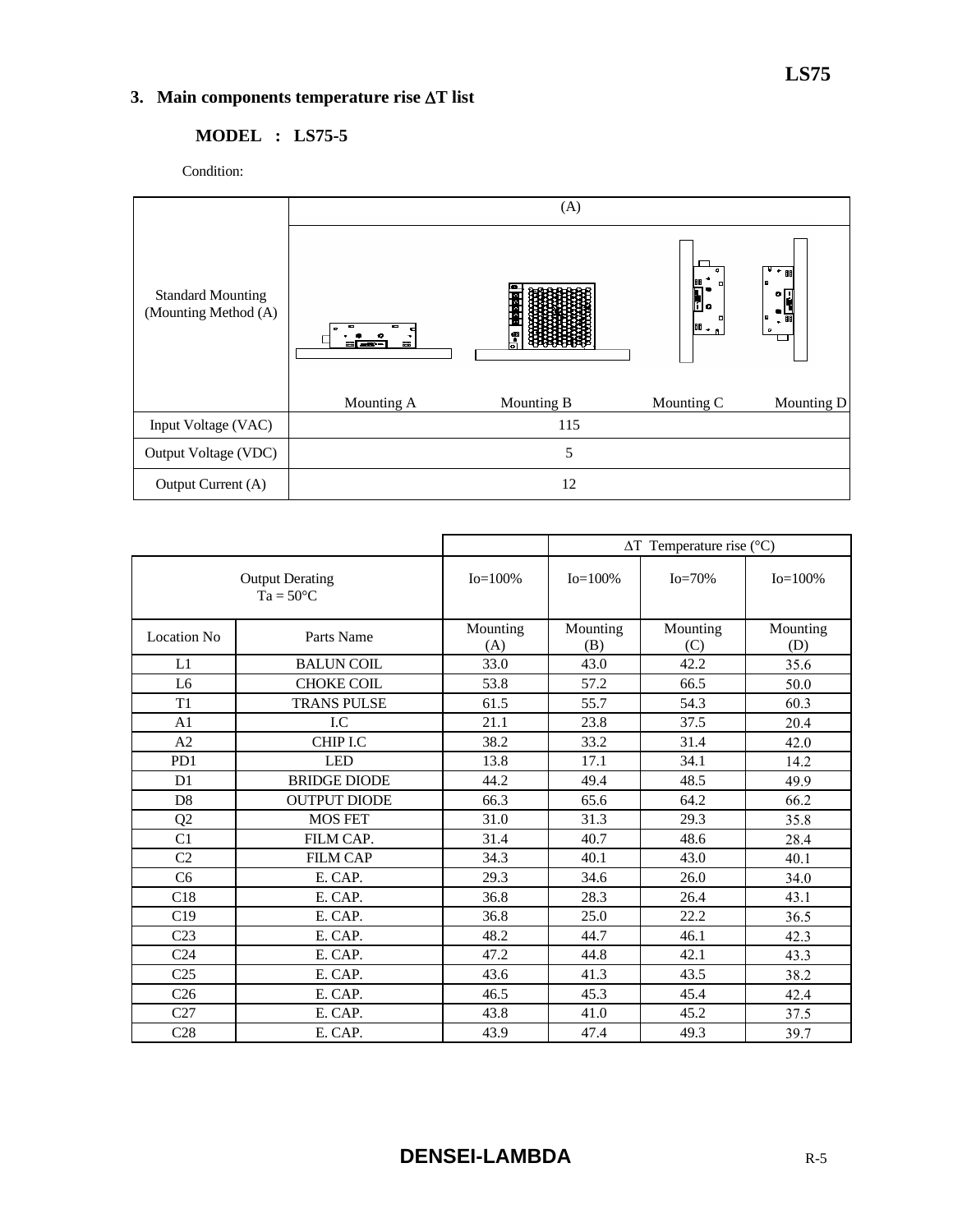# **3. Main components temperature rise** ∆**T list**

## **MODEL : LS75-5**

Condition:



|                                              |                     | $\Delta T$ Temperature rise (°C) |                 |                 |                 |
|----------------------------------------------|---------------------|----------------------------------|-----------------|-----------------|-----------------|
| <b>Output Derating</b><br>$Ta = 50^{\circ}C$ |                     | $Io = 100\%$                     | $Io = 100\%$    | $Io = 70%$      | $Io = 100\%$    |
| Location No.                                 | Parts Name          | Mounting<br>(A)                  | Mounting<br>(B) | Mounting<br>(C) | Mounting<br>(D) |
| Location<br>No.                              | Parts Name          | Mounting<br>A                    | Mounting<br>B   | Mounting<br>С   | Mounting<br>D   |
| L1                                           | <b>BALUN COIL</b>   | 24.1                             | 33.1            | 30.5            | 25.1            |
| L6                                           | CHOKE COIL          | 54.4                             | 57.6            | 66.4            | 50.0            |
| T1                                           | <b>TRANS PULSE</b>  | 63.1                             | 56.5            | 55.5            | 60.2            |
| A <sub>1</sub>                               | $_{\rm LC}$         | 21.1                             | 23.7            | 37.2            | 19.8            |
| A <sub>2</sub>                               | CHIP I.C            | 39.1                             | 33.5            | 31.6            | 41.9            |
| P <sub>D</sub> 1                             | <b>LED</b>          | 13.9                             | 17.4            | 33.8            | 13.7            |
| D <sub>1</sub>                               | <b>BRIDGE DIODE</b> | 30.6                             | 37.2            | 34.6            | 34.6            |
| D <sub>8</sub>                               | <b>OUTPUT DIODE</b> | 65.0                             | 63.6            | 62.1            | 63.7            |
| Q2                                           | <b>MOS FET</b>      | 31.1                             | 30.6            | 28.6            | 34.3            |
| C1                                           | FILM CAP.           | 27.7                             | 36.8            | 40.1            | 24.3            |
| C <sub>2</sub>                               | <b>FILM CAP</b>     | 26.4                             | 33.6            | 32.7            | 29.8            |
| C <sub>6</sub>                               | E. CAP.             | 24.6                             | 30.6            | 21.8            | 27.4            |
| C18                                          | E. CAP.             | 37.9                             | 28.9            | 27.2            | 43.5            |
| C19                                          | E. CAP.             | 38.2                             | 25.7            | 22.9            | 36.5            |
| C <sub>23</sub>                              | E. CAP.             | 45.5                             | 42.2            | 43.9            | 39.6            |
| C <sub>24</sub>                              | E. CAP.             | 46.0                             | 43.2            | 40.9            | 41.5            |
| C <sub>25</sub>                              | E. CAP.             | 41.6                             | 39.4            | 41.3            | 36.4            |
| C <sub>26</sub>                              | E. CAP.             | 46.0                             | 44.1            | 44.2            | 41.3            |
| C27                                          | E. CAP.             | 43.6                             | 40.4            | 44.3            | 36.9            |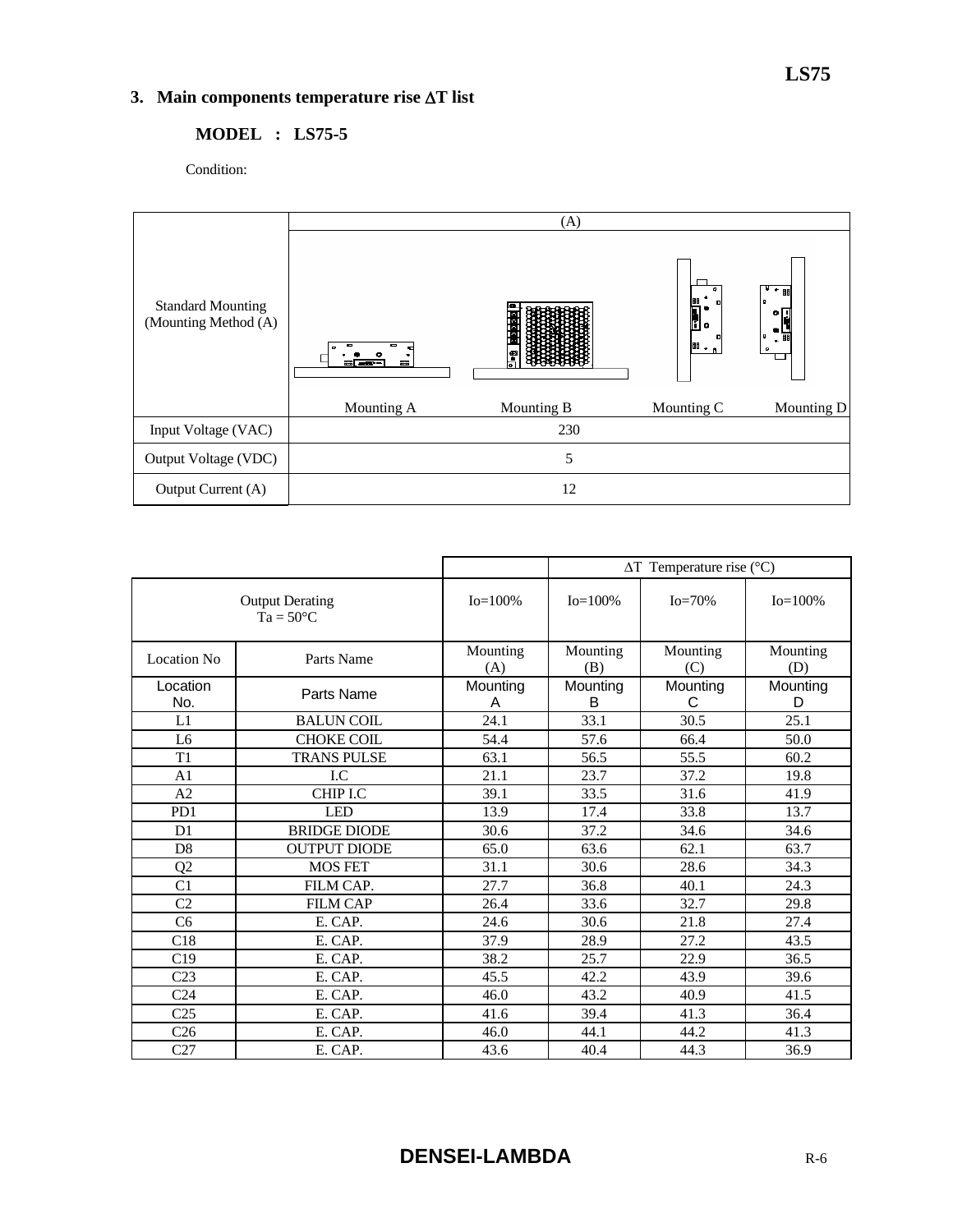# **LS75**

# **4. Electrolytic capacitor lifetime**

# **MODEL : LS75-5**



# $Vin = 115VAC$

|             | Life Time (years) |                |                |  |
|-------------|-------------------|----------------|----------------|--|
| Load $(\%)$ | $Ta =$            | $Ta =$         | $Ta =$         |  |
|             | $40^{\circ}$ C    | $50^{\circ}$ C | $70^{\circ}$ C |  |
| 50          | 10.0              | 7.7            | 1.9            |  |
| 60          | 10.0              | 6.5            | 1.6            |  |
| 70          | 10.0              | 5.4            | 1.3            |  |
| 80          | 9.0               | 4.5            |                |  |
| 90          | 7.4               | 3.7            |                |  |
| 100         | 5.9               | 3.0            |                |  |



#### $Vin = 230VAC$

|             | Life Time (years) |                |                |  |
|-------------|-------------------|----------------|----------------|--|
| Load $(\%)$ | $Ta =$            | $Ta =$         | $Ta =$         |  |
|             | $40^{\circ}$ C    | $50^{\circ}$ C | $70^{\circ}$ C |  |
| 50          | 10.0              | 10.0           | 4.4            |  |
| 60          | 10.0              | 10.0           | 3.9            |  |
| 70          | 10.0              | 10.0           | 3.2            |  |
| 80          | 10.0              | 9.5            |                |  |
| 90          | 10.0              | 6.9            |                |  |
| 100         | 9.4               | 4.7            |                |  |



Note : E-cap life calculation is based on 8hrs/day operation.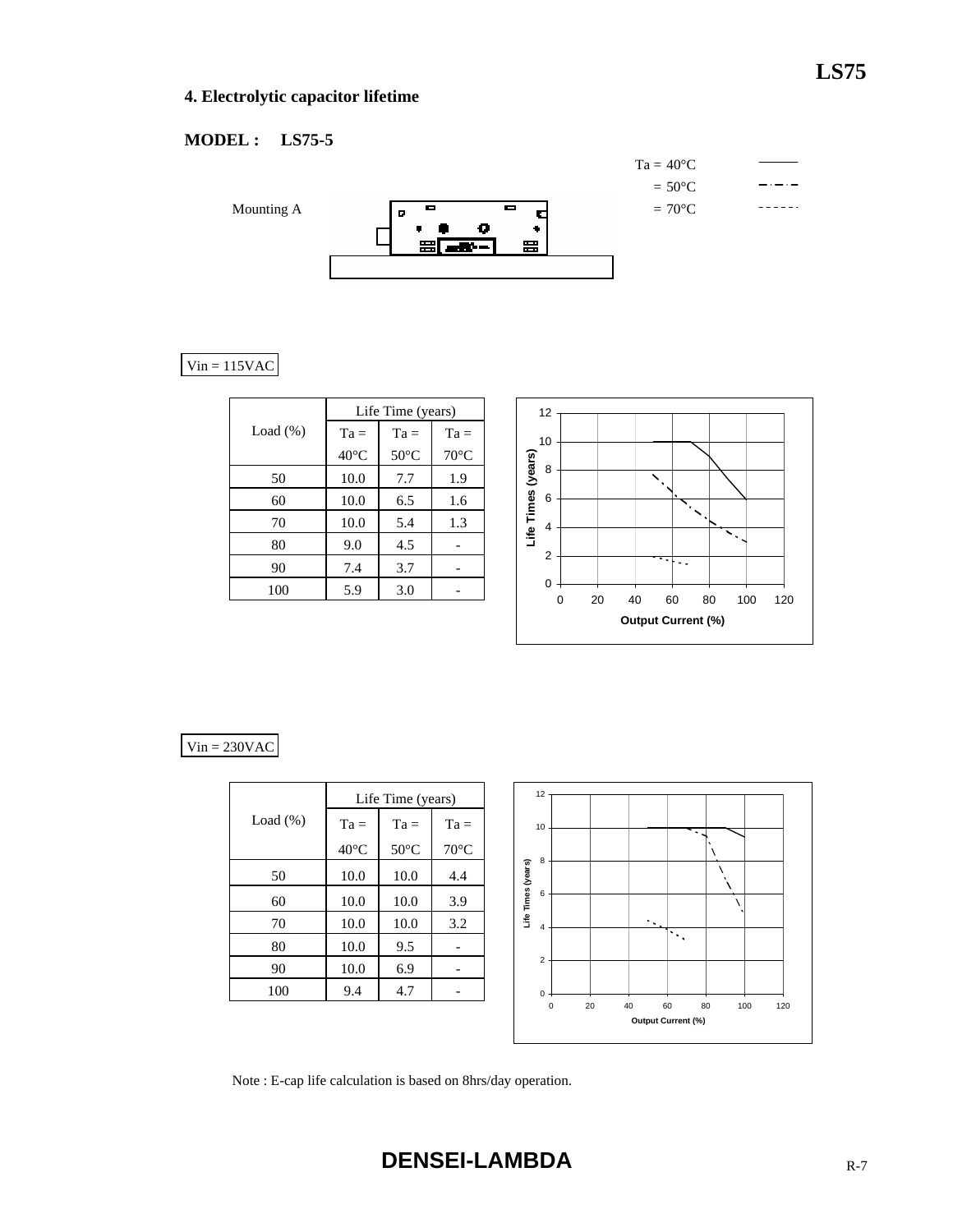# **4. Electrolytic capacitor lifetime**

## **MODEL : LS75-5**

Mounting B

Ţ

| $Ta = 40^{\circ}C$ |
|--------------------|
| $= 50^{\circ}$ C   |
| $=70^{\circ}$ C    |

 $Vin = 115VAC$ 

|             | Life Time (years) |                |                |  |
|-------------|-------------------|----------------|----------------|--|
| Load $(\%)$ | $Ta =$            | $Ta =$         | $Ta =$         |  |
|             | $40^{\circ}$ C    | $50^{\circ}$ C | $70^{\circ}$ C |  |
| 50          | 10.0              | 6.2            | 1.5            |  |
| 60          | 10.0              | 5.3            | 1.3            |  |
| 70          | 8.1               | 4.1            | 1.0            |  |
| 80          | 6.6               | 3.3            |                |  |
| 90          | 5.3               | 2.7            |                |  |
| 100         | 4.2               | 2.1            |                |  |



#### $Vin = 230VAC$

|             | Life Time (years) |                |                |  |  |  |  |  |  |
|-------------|-------------------|----------------|----------------|--|--|--|--|--|--|
| Load $(\%)$ | $Ta =$            | $Ta =$         | $Ta =$         |  |  |  |  |  |  |
|             | $40^{\circ}$ C    | $50^{\circ}$ C | $70^{\circ}$ C |  |  |  |  |  |  |
| 50          | 10.0              | 10.0           | 3.3            |  |  |  |  |  |  |
| 60          | 10.0              | 10.0           | 2.7            |  |  |  |  |  |  |
| 70          | 10.0              | 9.1            | 2.3            |  |  |  |  |  |  |
| 80          | 10.0              | 7.8            |                |  |  |  |  |  |  |
| 90          | 10.0              | 6.1            |                |  |  |  |  |  |  |
| 100         | 8.4               | 4.2            |                |  |  |  |  |  |  |



Note : E-cap life calculation is based on 8hrs/day operation.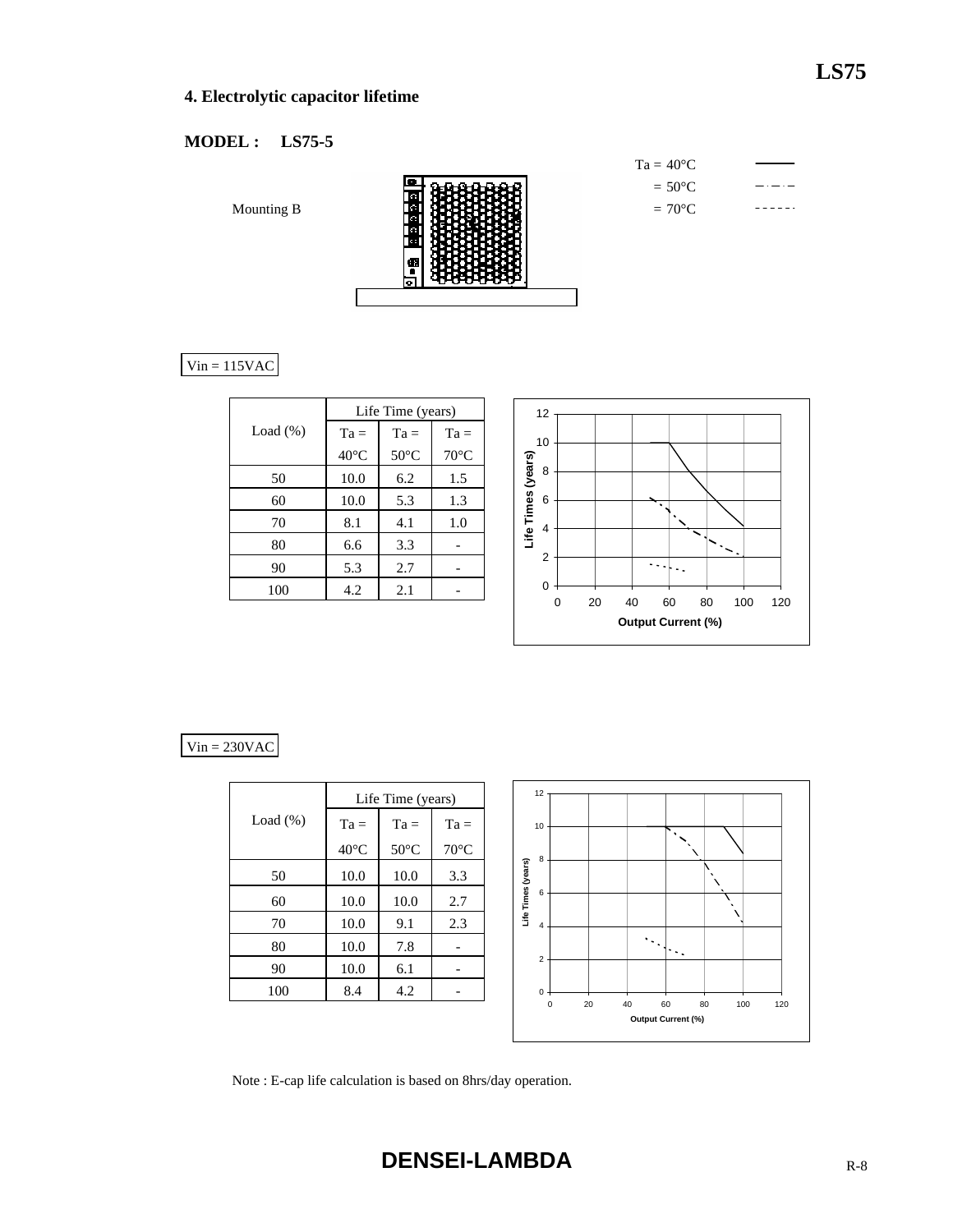# **4. Electrolytic capacitor lifetime**

## **MODEL : LS75-5**



## $Vin = 230VAC$

|             | Life Time (years) |                |                |  |  |  |  |  |  |
|-------------|-------------------|----------------|----------------|--|--|--|--|--|--|
| Load $(\%)$ | $Ta =$            | $Ta =$         | $Ta =$         |  |  |  |  |  |  |
|             | $40^{\circ}$ C    | $50^{\circ}$ C | $60^{\circ}$ C |  |  |  |  |  |  |
| 50          | 10.0              | 10.0           | 8.1            |  |  |  |  |  |  |
| 60          | 10.0              | 10.0           | 6.1            |  |  |  |  |  |  |
| 70          | 10.0              | 9.1            | 4.5            |  |  |  |  |  |  |
| 80          | 10.0              | 6.8            |                |  |  |  |  |  |  |
| 90          | 9.6               | 4.8            |                |  |  |  |  |  |  |
| 100         | 7.0               | 3.5            |                |  |  |  |  |  |  |



Note : E-cap life calculation is based on 8hrs/day operation.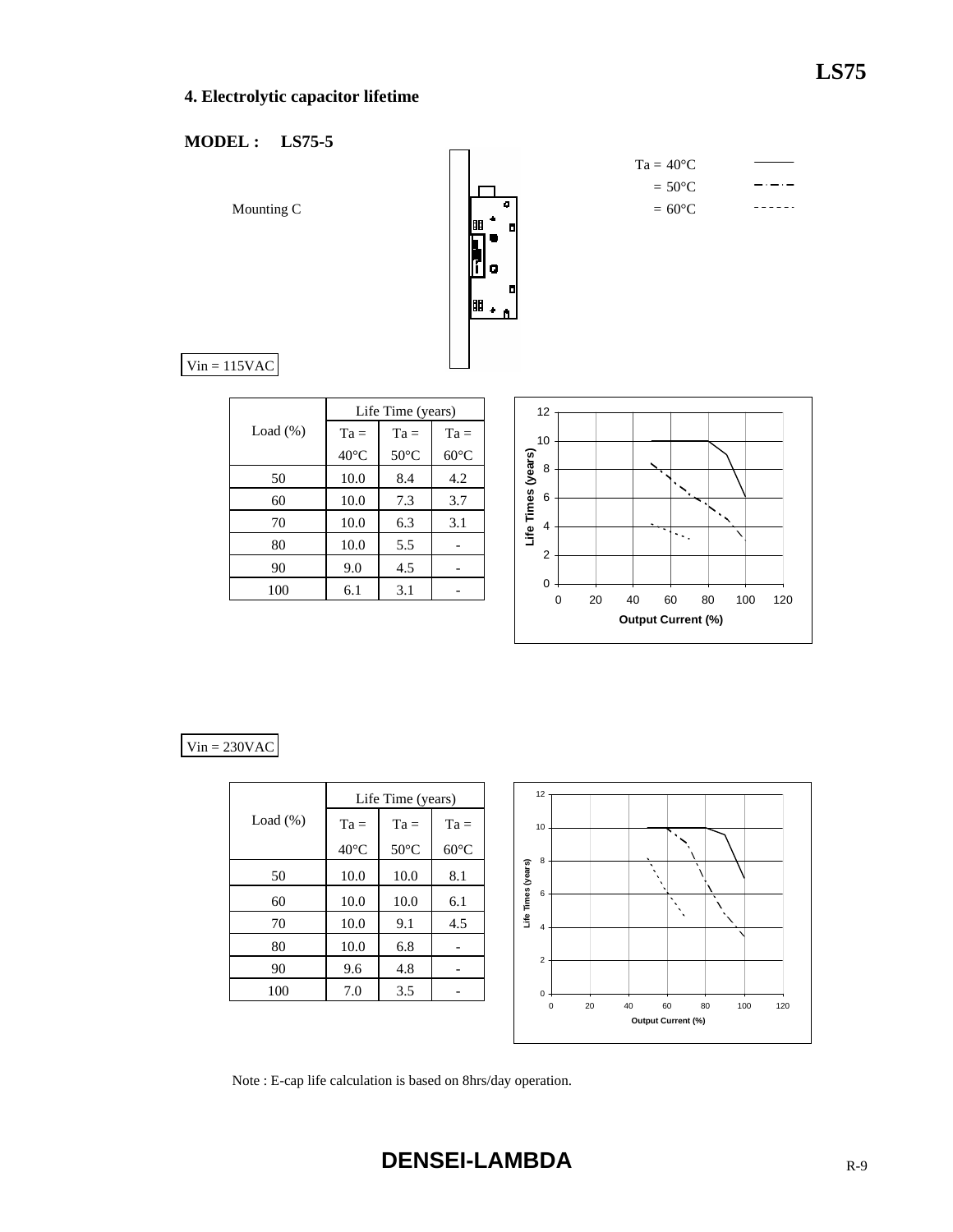# **4. Electrolytic capacitor lifetime**

## **MODEL : LS75-5**



| $Ta = 40^{\circ}C$ |  |
|--------------------|--|
| $= 50^{\circ}$ C   |  |
| $=70^{\circ}$ C    |  |
|                    |  |

 $Vin = 115VAC$ 

|             | Life Time (years) |                |                |  |  |  |  |  |  |
|-------------|-------------------|----------------|----------------|--|--|--|--|--|--|
| Load $(\%)$ | $Ta =$            | $Ta =$         | $Ta =$         |  |  |  |  |  |  |
|             | $40^{\circ}$ C    | $50^{\circ}$ C | $70^{\circ}$ C |  |  |  |  |  |  |
| 50          | 10.0              | 6.6            | 1.6            |  |  |  |  |  |  |
| 60          | 10.0              | 5.4            | 1.3            |  |  |  |  |  |  |
| 70          | 8.7               | 4.4            | 1.1            |  |  |  |  |  |  |
| 80          | 7.0               | 3.5            |                |  |  |  |  |  |  |
| 90          | 5.5               | 2.8            |                |  |  |  |  |  |  |
| 100         | 4.3               | 2.1            |                |  |  |  |  |  |  |



#### $Vin = 230VAC$

|             | Life Time (years) |                |                |  |  |  |  |  |  |
|-------------|-------------------|----------------|----------------|--|--|--|--|--|--|
| Load $(\%)$ | $Ta =$            | $Ta =$         | $Ta =$         |  |  |  |  |  |  |
|             | $40^{\circ}$ C    | $50^{\circ}$ C | $70^{\circ}$ C |  |  |  |  |  |  |
| 50          | 10.0              | 10.0           | 4.0            |  |  |  |  |  |  |
| 60          | 10.0              | 10.0           | 3.3            |  |  |  |  |  |  |
| 70          | 10.0              | 10.0           | 2.7            |  |  |  |  |  |  |
| 80          | 10.0              | 8.9            |                |  |  |  |  |  |  |
| 90          | 10.0              | 7.0            |                |  |  |  |  |  |  |
| 100         | 9.5               | 5.3            |                |  |  |  |  |  |  |



Note : E-cap life calculation is based on 8hrs/day operation.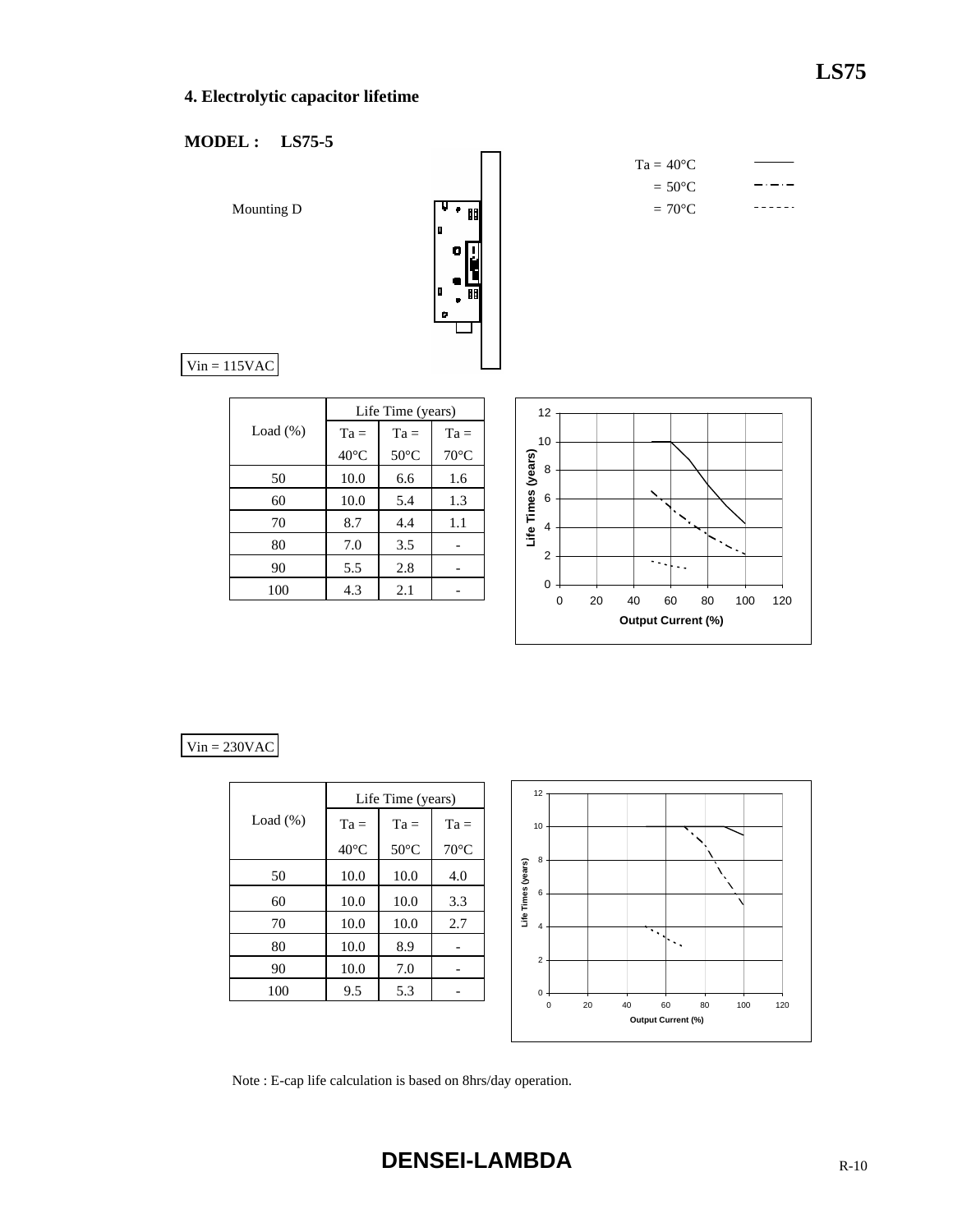## **5. Vibration Test**

## **MODEL : LS75-5**

#### **(1) Vibration Test Class**

Frequency Variable Endurance Test

#### **(2) Equipment Used**

| Controller | F-400-BM-E47 (EMIC CORP.) |
|------------|---------------------------|
| Vibrator   | 905-FN (EMIC CORP.)       |
| Serial no. | 22965                     |

#### **(3) The Number Of D.U.T. (Device Under Test)**

1 Unit

#### **(4) Test Conditions**

| Sweep Frequency | $10 - 55$ Hz | Direction     |  | X. Y. Z          |
|-----------------|--------------|---------------|--|------------------|
| Sweep Time      | 1 minute     | Test Time     |  | 1 hour each axis |
| Acceleration    | 2G           | Non-operation |  |                  |
| Mounting        | A and B      |               |  |                  |

#### **(5) Test Method**



Fix the PSUT on the universal plate via two M3 tapped holes on the chassis of the power supply. Standard mounting position as per test specification.

|  | (6) Test results | OК |
|--|------------------|----|
|  |                  |    |

| Test Conditions: | Vin           | $= 230$ Vac |
|------------------|---------------|-------------|
|                  | Ambient Temp. | $= +25 °C$  |

| <b>Check Item</b>  |   | <b>Output Voltage (V)</b> | <b>PSUT</b><br><b>State</b> |
|--------------------|---|---------------------------|-----------------------------|
|                    |   | $\rm{Vol}$                |                             |
| <b>Before Test</b> |   | 5.010                     |                             |
| After              | X | 5.010                     | ОK                          |
|                    | v | 5.010                     | ОK                          |
| test               | 7 | 5.010                     | VК                          |

# **DENSEI-LAMBDA** R-11

Load Condition : Full Load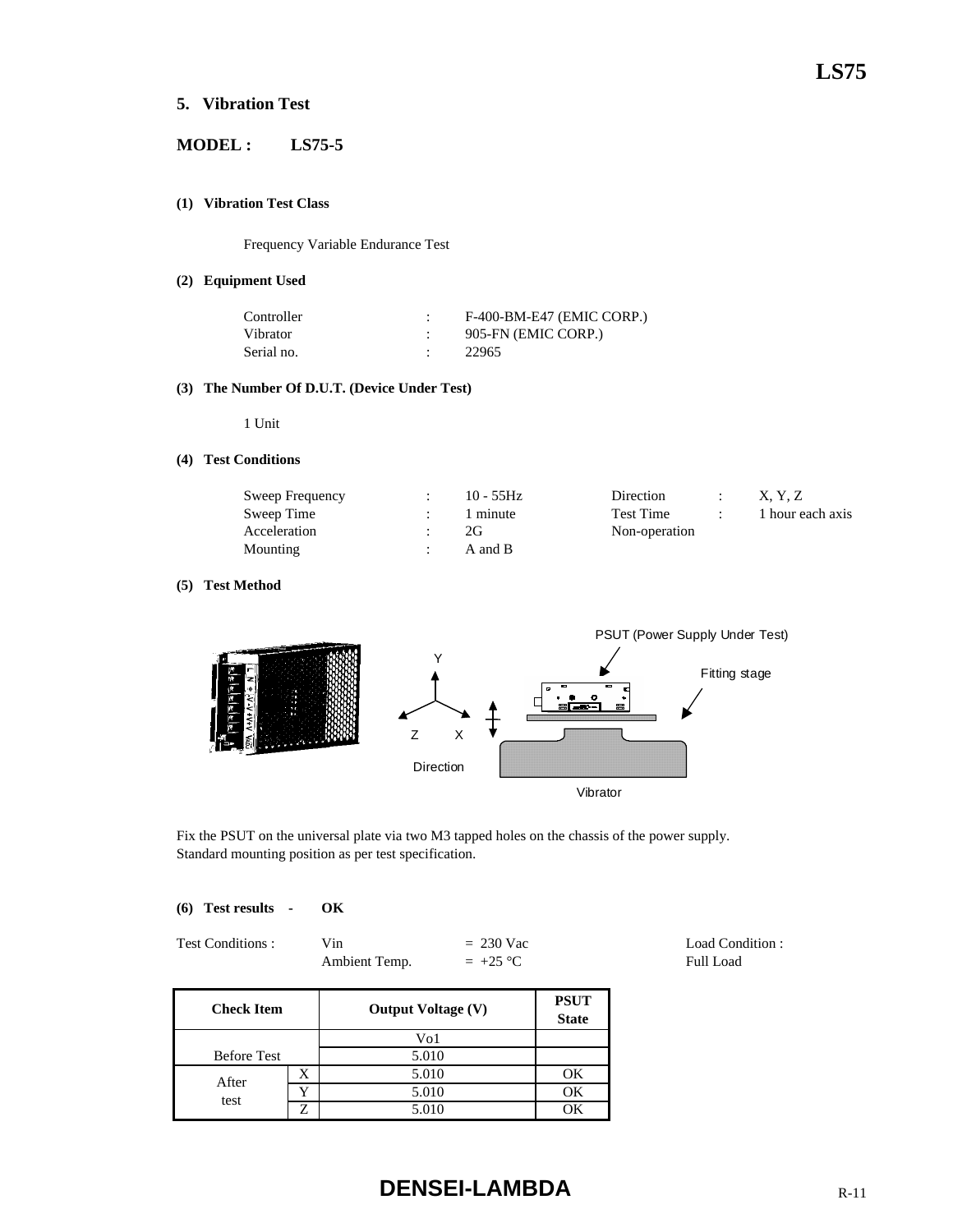## **6. Noise simulate test**

 **MODEL : LS75-5** 

#### **(1) Test circuit and equipment**



Simulator **: INS-400L** Noise Laboratory Co.,LTD

#### **(2) Test conditions**

| Input voltage       | : 115,230VAC                        | • Noise level            | $\ddot{\phantom{a}}$ | 0V~2.4kV               |
|---------------------|-------------------------------------|--------------------------|----------------------|------------------------|
| Output voltage      | Rated                               | • Phase shift            |                      | $\therefore$ 0° ~ 360° |
| Output current      | $0\%, 100\%$                        | • Polarity               |                      | $: +$ , -              |
| Ambient temperature | $-25^{\circ}$ C                     | $\bullet$ Mode           |                      | Normal Common          |
| Pulse Width         | : $0 \text{ns} \sim 1000 \text{ns}$ | $\bullet$ Trigger select |                      | $:$ Line               |
|                     |                                     |                          |                      |                        |

#### **(3) Acceptable conditions**

- 1. Not to be broken.<br>2. No output shutdo
- No output shutdown.
- 3. No other out of order.

#### **(4) Test result O K**

# **DENSEI-LAMBDA R-12**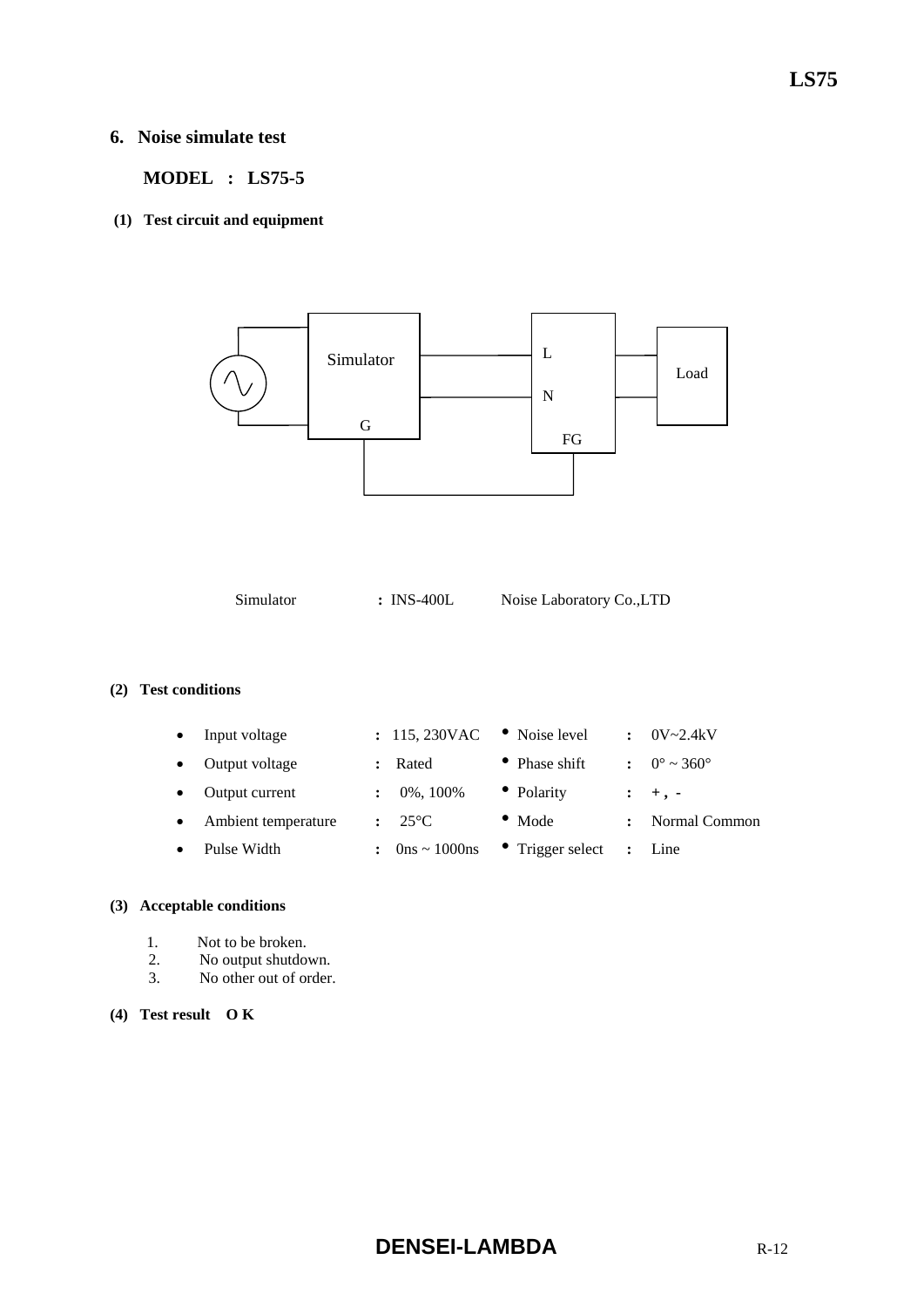#### **7. Abnormal test**

#### **MODEL : LS75-5**

#### **(1) Test Condition**

Input Voltage : 230VAC Output Current : 100% Ta : 25°C, 70% RH

#### **(2) Test Results**

|                | (Da: Damaged)          |                             |                   |               |                |                     |                         |                         |                |                |                |                      |                           |              |                       |                |                            |
|----------------|------------------------|-----------------------------|-------------------|---------------|----------------|---------------------|-------------------------|-------------------------|----------------|----------------|----------------|----------------------|---------------------------|--------------|-----------------------|----------------|----------------------------|
|                |                        | <b>Test Position</b>        | <b>Test Mode</b>  |               |                | <b>Test Results</b> |                         |                         |                |                |                |                      |                           |              |                       |                |                            |
|                |                        |                             |                   |               | $\mathbf{1}$   | $\overline{2}$      | 3                       | $\overline{4}$          | $\overline{5}$ | $\overline{6}$ | $\overline{7}$ | $\sqrt{8}$           | $\overline{9}$            | 10           | $\overline{11}$       | 12             |                            |
|                |                        |                             |                   |               | $\overline{F}$ | $\mathbf S$         | $\overline{\mathbf{B}}$ | $\overline{\mathbf{S}}$ | $\overline{R}$ | $\overline{D}$ | $\overline{F}$ | $\overline{O}$       | $\overline{0}$            | ${\bf N}$    | $\overline{\text{N}}$ | $\overline{O}$ |                            |
|                |                        |                             | S                 |               | $\bf{I}$       | M                   | U                       | М                       | E              | A              | U              | $\blacksquare$       | $\ddot{\phantom{a}}$      | $\mathbf{O}$ | $\mathbf{O}$          | $\mathbf T$    |                            |
|                |                        |                             | H                 | $\mathcal{O}$ | ${\mathbb R}$  | $\mathbf{O}$        | $\mathbb{R}$            | ${\bf E}$               | ${\bf D}$      | $\mathbf M$    | $\mathbf S$    | $\mathsf C$          | $\ensuremath{\mathbf{V}}$ |              |                       | H              |                            |
| No.            |                        | TEST POINT                  |                   | $\mathbf{P}$  | E              | K                   | $\mathbf S$             | $\mathbf L$             |                | A              | $\mathbf E$    | $\cdot$              | $\blacksquare$            | $\mathbf{O}$ | $\mathbf C$           | ${\bf E}$      | <b>NOTE</b>                |
|                | <b>LOCATION</b>        |                             | O                 | $\mathbf E$   |                | E                   | $\rm T$                 | $\overline{\mathbf{L}}$ | H              | ${\bf G}$      |                | $\mathbf{P}$         | $\overline{P}$            | $\mathbf U$  | H                     | $\, {\bf R}$   |                            |
|                |                        |                             | $\mathbb{R}$<br>T | $\mathbf N$   |                |                     |                         |                         | $\mathbf O$    | Е              | B              | $\ddot{\phantom{a}}$ |                           | T            | A                     |                |                            |
|                |                        |                             |                   |               |                |                     |                         |                         | $\mathbf T$    |                | L              |                      |                           | $\mathbf{P}$ | N                     |                |                            |
|                |                        |                             |                   |               |                |                     |                         |                         |                |                | $\mathbf 0$    |                      |                           | U            | ${\bf G}$             |                |                            |
|                |                        |                             |                   |               |                |                     |                         |                         |                |                | W              |                      |                           | T            | E                     |                |                            |
| $\mathbf{1}$   | D1                     | $(+) - (-)$                 | $\bullet$         |               |                |                     |                         |                         |                | $\bullet$      | $\bullet$      |                      |                           | $\bullet$    |                       |                | Da : F1                    |
| 2              | D2                     |                             | $\bullet$         |               |                |                     |                         |                         |                |                |                |                      |                           | $\bullet$    |                       |                |                            |
|                |                        |                             |                   | $\bullet$     |                |                     |                         |                         |                |                |                |                      |                           |              | $\bullet$             |                |                            |
| 3              | D <sub>3</sub>         |                             | $\bullet$         |               |                |                     |                         |                         |                |                |                |                      |                           | $\bullet$    |                       |                |                            |
|                |                        |                             |                   | $\bullet$     |                |                     |                         |                         |                |                |                |                      |                           |              | $\bullet$             |                |                            |
| $\overline{4}$ | D <sub>4</sub>         |                             | $\bullet$         |               |                |                     |                         |                         |                |                |                |                      |                           |              | $\bullet$             |                |                            |
|                |                        |                             |                   | $\bullet$     |                |                     |                         |                         |                |                |                |                      |                           | $\bullet$    | $\bullet$             |                |                            |
| 5              | D <sub>5</sub>         |                             | $\bullet$         | $\bullet$     |                |                     |                         |                         |                |                |                |                      |                           |              | $\bullet$             |                |                            |
|                |                        |                             | $\bullet$         |               |                |                     |                         |                         |                | $\bullet$      |                |                      |                           |              |                       | $\bullet$      |                            |
| 6              | D7                     |                             |                   | $\bullet$     |                |                     |                         |                         |                |                |                |                      |                           | $\bullet$    |                       |                | Hiccup, Da: R31, R32       |
|                |                        |                             | $\bullet$         |               |                |                     |                         |                         |                |                |                |                      |                           | $\bullet$    |                       |                | No Damage                  |
| $\tau$         | D <sub>8</sub>         |                             |                   | $\bullet$     |                |                     |                         |                         |                | $\bullet$      |                |                      |                           | $\bullet$    |                       |                | Da: R33, A1                |
|                |                        | $3 - 4$                     | $\bullet$         |               |                |                     |                         |                         |                |                |                |                      |                           | $\bullet$    |                       | $\bullet$      | Latch                      |
|                |                        |                             |                   | $\bullet$     |                |                     |                         |                         |                |                |                |                      |                           |              | $\bullet$             |                |                            |
|                |                        | $1 - 6$                     | $\bullet$         |               |                |                     |                         |                         |                |                |                |                      |                           | $\bullet$    |                       | $\bullet$      | Latch                      |
|                |                        |                             |                   | $\bullet$     |                |                     |                         |                         |                |                |                |                      |                           |              | $\bullet$             |                |                            |
| 8              | Q1                     | $3 - 5$                     | $\bullet$         |               |                |                     |                         |                         |                |                |                |                      |                           | $\bullet$    |                       | $\bullet$      | Latch                      |
|                |                        |                             |                   | $\bullet$     |                |                     |                         |                         |                |                |                |                      |                           |              | $\bullet$             |                |                            |
|                |                        | $6 - 2$                     | $\bullet$         |               |                |                     |                         |                         |                |                |                |                      |                           | $\bullet$    |                       | $\bullet$      | Latch                      |
|                |                        |                             |                   | $\bullet$     |                |                     |                         |                         |                |                |                |                      |                           |              | $\bullet$             |                |                            |
|                |                        | $G-S$                       | $\bullet$         |               |                |                     |                         |                         |                |                |                |                      |                           | $\bullet$    |                       |                |                            |
| 9              | Q2                     | $\mathbf{D}$ - $\mathbf{G}$ | $\bullet$         |               |                |                     |                         |                         |                | $\bullet$      | $\bullet$      |                      |                           | $\bullet$    |                       |                | Da: R33,Z1,Z2,F1           |
|                |                        | $D-S$                       | $\bullet$         |               |                |                     |                         |                         |                | $\bullet$      | $\bullet$      |                      |                           | $\bullet$    |                       |                | Da: F1,R33,Z2              |
|                |                        | $C - E$                     | $\bullet$         |               |                |                     |                         |                         |                |                |                |                      |                           |              | $\bullet$             |                |                            |
| 10             | Q <sub>3</sub>         | $B - E$                     | $\bullet$         |               |                |                     |                         |                         |                |                |                |                      |                           |              |                       | $\bullet$      | Hiccup                     |
|                |                        | $C - B$                     | $\bullet$         |               |                |                     |                         |                         |                |                |                |                      |                           |              |                       | $\bullet$      | Hiccup                     |
| 11             | $\overline{\text{C6}}$ | $(+)$ Bulk - $(-)$ Bulk     | $\bullet$         |               |                |                     |                         |                         |                | $\bullet$      | $\bullet$      |                      |                           | $\bullet$    |                       |                | $\mathrm{Da}: \mathrm{F1}$ |
|                |                        | C11/R19                     | $\bullet$         |               |                |                     |                         |                         |                | $\bullet$      |                |                      |                           | $\bullet$    |                       |                | Da: Q3,Z2                  |
| 14             | C11/R19                | C11                         |                   | $\bullet$     |                |                     |                         |                         |                |                |                |                      |                           |              | $\bullet$             |                |                            |
|                |                        | R19                         | $\bullet$         | $\bullet$     |                |                     |                         |                         |                |                |                |                      |                           | $\bullet$    | $\bullet$             |                |                            |
| 12             | C13                    |                             |                   | $\bullet$     |                |                     |                         |                         |                |                |                |                      |                           |              | $\bullet$             |                |                            |
|                |                        |                             | $\bullet$         |               |                |                     |                         |                         |                |                |                |                      |                           | $\bullet$    |                       |                |                            |
| 13             | C15                    |                             |                   | $\bullet$     |                |                     |                         |                         |                | $\bullet$      | $\bullet$      |                      |                           | $\bullet$    |                       |                | Da: Q2,F1,Z2               |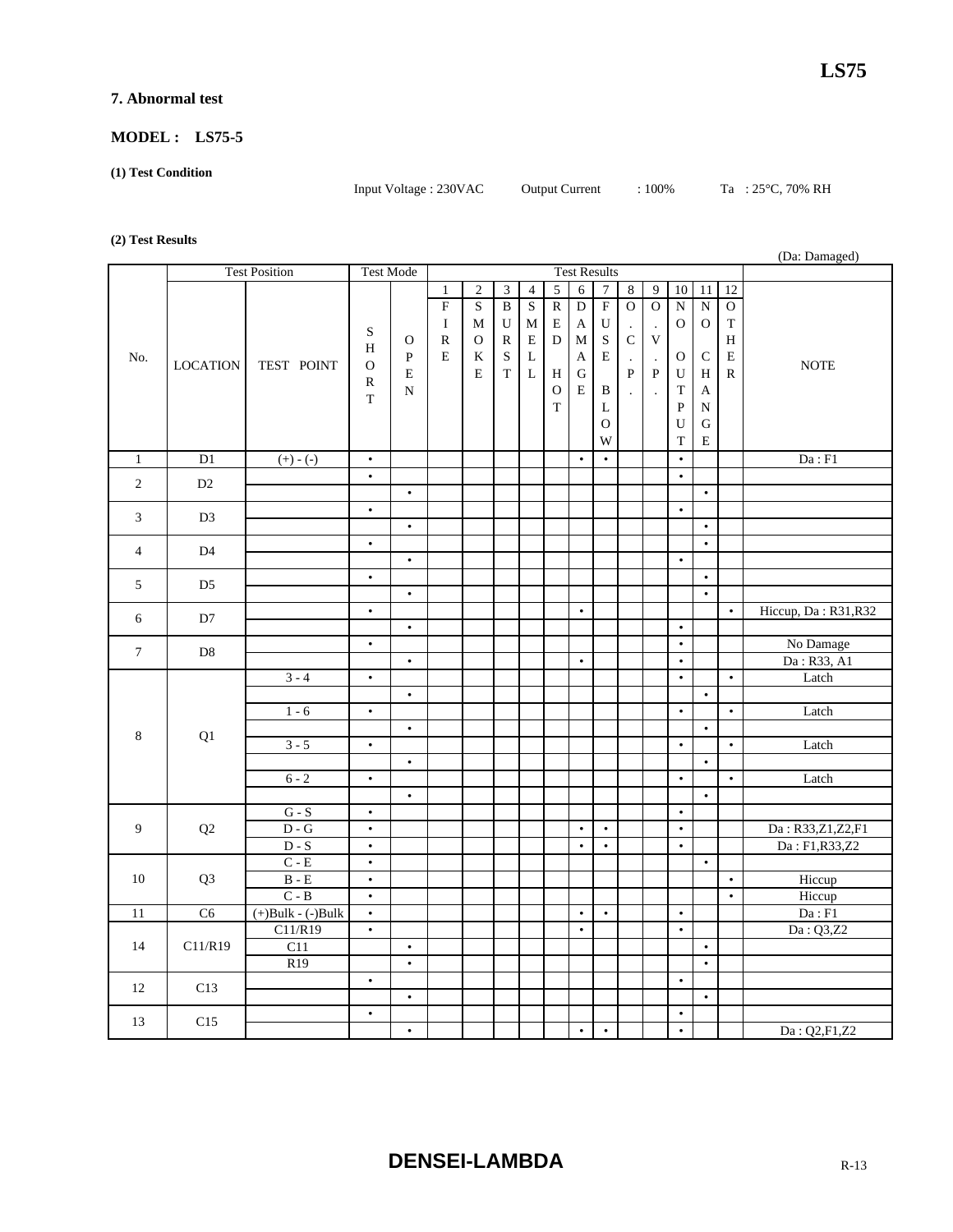#### **7. Abnormal test**

#### **MODEL : LS75-5**

#### **(1) Test Condition**

Input Voltage : 230VAC Output Current : 100% Ta : 25°C, 70% RH

#### **(2) Test Results**

| (Da: Damaged) |                      |                           |                        |                        |                     |                         |                         |                         |                |                |                  |                      |                      |                |                        |             |               |
|---------------|----------------------|---------------------------|------------------------|------------------------|---------------------|-------------------------|-------------------------|-------------------------|----------------|----------------|------------------|----------------------|----------------------|----------------|------------------------|-------------|---------------|
|               | <b>Test Position</b> |                           | <b>Test Mode</b>       |                        | <b>Test Results</b> |                         |                         |                         |                |                |                  |                      |                      |                |                        |             |               |
| No.           |                      |                           |                        |                        | $\mathbf{1}$        | $\overline{c}$          | $\mathfrak{Z}$          | $\overline{4}$          | $\overline{5}$ | 6              | $\boldsymbol{7}$ | $\bf 8$              | 9                    | 10             | 11                     | 12          |               |
|               |                      |                           |                        |                        | $\overline{F}$      | $\overline{\mathbf{S}}$ | $\overline{\mathbf{B}}$ | $\overline{\mathbf{S}}$ | $\overline{R}$ | $\overline{D}$ | $\overline{F}$   | $\overline{0}$       | $\overline{0}$       | $\overline{N}$ | $\overline{N}$         | $\mathbf O$ |               |
|               |                      |                           |                        |                        | $\bf{I}$            | M                       | U                       | M                       | $\mathbf E$    | A              | ${\bf U}$        | $\cdot$              | $\ddot{\phantom{a}}$ | $\mathbf{O}$   | $\mathbf{O}$           | T           |               |
|               |                      |                           | ${\bf S}$              | $\mathbf{O}$           | $\mathbb R$         | $\mathcal O$            | R                       | E                       | ${\bf D}$      | $\mathbf M$    | $\mathbf S$      | $\mathsf C$          | $\mathbf V$          |                |                        | $H_{\rm}$   |               |
|               |                      |                           | H                      | $\mathbf{P}$           | $\mathbf E$         | K                       | $\mathbf S$             | L                       |                | A              | E                | $\cdot$              | $\Box$               | $\mathbf{O}$   | $\mathsf{C}$           | $\mathbf E$ |               |
|               | <b>LOCATION</b>      | TEST POINT                | $\mathbf O$            | $\mathbf E$            |                     | E                       | $\mathbf T$             | $\mathbf L$             | H              | ${\bf G}$      |                  | $\mathbf{P}$         | ${\bf P}$            | U              | $H_{\rm}$              | ${\bf R}$   | <b>NOTE</b>   |
|               |                      |                           | R                      | N                      |                     |                         |                         |                         | $\mathbf{O}$   | $\mathbf E$    | B                | $\ddot{\phantom{0}}$ | $\ddot{\phantom{a}}$ | T              | A                      |             |               |
|               |                      |                           | T                      |                        |                     |                         |                         |                         | $\bar{\rm T}$  |                | L                |                      |                      | ${\bf P}$      | ${\bf N}$              |             |               |
|               |                      |                           |                        |                        |                     |                         |                         |                         |                |                | $\mathbf{O}$     |                      |                      | U              | G                      |             |               |
|               |                      |                           |                        |                        |                     |                         |                         |                         |                |                | W                |                      |                      | T              | ${\bf E}$              |             |               |
|               |                      |                           | $\bullet$              |                        |                     |                         |                         |                         |                |                |                  |                      |                      |                | $\bullet$              |             |               |
| 15            | C36 OR C37           |                           |                        | $\bullet$              |                     |                         |                         |                         |                |                |                  |                      |                      |                |                        | $\bullet$   | Hissing sound |
|               |                      | $1 - 2$                   | $\bullet$              |                        |                     |                         |                         |                         |                |                |                  |                      | $\bullet$            | $\bullet$      |                        |             | Latch         |
| 16            | PC <sub>1</sub>      | $3 - 4$                   | $\bullet$              |                        |                     |                         |                         |                         |                |                |                  |                      |                      | $\bullet$      |                        |             |               |
|               |                      | $1 - 2$                   |                        | $\bullet$              |                     |                         |                         |                         |                |                |                  |                      | $\bullet$            | $\bullet$      |                        |             | Latch         |
|               |                      | $3 - 4$                   |                        | $\bullet$              |                     |                         |                         |                         |                |                |                  |                      |                      | $\bullet$      |                        |             |               |
|               |                      | $3 - 4$                   | $\bullet$              |                        |                     |                         |                         |                         |                |                |                  |                      |                      | $\bullet$      |                        |             |               |
| 17            | PC <sub>2</sub>      |                           |                        | $\bullet$              |                     |                         |                         |                         |                |                |                  |                      |                      |                | $\bullet$              |             |               |
|               |                      | $1 - 2$                   | $\bullet$              |                        |                     |                         |                         |                         |                |                |                  |                      |                      |                | $\bullet$              |             |               |
|               |                      |                           |                        | $\bullet$              |                     |                         |                         |                         |                |                |                  |                      |                      |                | $\bullet$              |             |               |
|               | A1                   | Vcc - GND                 | $\bullet$              |                        |                     |                         |                         |                         |                |                |                  |                      |                      | $\bullet$      |                        |             |               |
|               |                      | Vref - GND                | $\bullet$              |                        |                     |                         |                         |                         |                |                |                  |                      |                      | $\bullet$      |                        |             |               |
|               |                      | Isense - GND              | $\bullet$              |                        |                     |                         |                         |                         |                | $\bullet$      |                  |                      |                      | $\bullet$      |                        |             | Da: Q2,Z2     |
| 18            |                      | RtCt - GND                | $\bullet$              |                        |                     |                         |                         |                         |                |                |                  |                      |                      | $\bullet$      |                        |             |               |
|               |                      | FB-GND<br>Comp - GND      | $\bullet$<br>$\bullet$ |                        |                     |                         |                         |                         |                |                |                  |                      |                      | $\bullet$      | $\bullet$              |             |               |
|               |                      | Out - GND                 | $\bullet$              |                        |                     |                         |                         |                         |                |                |                  |                      |                      | $\bullet$      |                        |             |               |
|               | A2                   | $A - K$                   | $\bullet$              |                        |                     |                         |                         |                         |                |                |                  |                      |                      | $\bullet$      |                        |             |               |
| 19            |                      | $R - K$                   | $\bullet$              |                        |                     |                         |                         |                         |                |                |                  |                      |                      |                |                        | $\bullet$   | $V_0 = 3.68V$ |
|               |                      | $\mathbb R$ - $\mathbb A$ | $\bullet$              |                        |                     |                         |                         |                         |                |                |                  |                      |                      | $\bullet$      |                        | $\bullet$   | Latch         |
|               | T1                   | Np                        | $\bullet$              |                        |                     |                         |                         |                         |                |                |                  |                      |                      | $\bullet$      |                        |             |               |
| 20            |                      | <b>Nbias</b>              | $\bullet$              |                        |                     |                         |                         |                         |                |                |                  |                      |                      | $\bullet$      |                        |             |               |
|               |                      | N <sub>S</sub>            | $\bullet$              |                        |                     |                         |                         |                         |                |                |                  |                      |                      | $\bullet$      |                        |             |               |
| 21            | PD1                  |                           | $\bullet$              |                        |                     |                         |                         |                         |                |                |                  |                      |                      |                | $\bullet$              |             |               |
|               |                      |                           |                        | $\bullet$              |                     |                         |                         |                         |                |                |                  |                      |                      |                | $\bullet$              |             |               |
| 22            | Z1                   |                           | $\bullet$              |                        |                     |                         |                         |                         |                |                |                  |                      |                      | $\bullet$      |                        |             |               |
|               |                      |                           |                        | $\bullet$              |                     |                         |                         |                         |                |                |                  |                      |                      |                | $\bullet$              |             |               |
| 23            | Z2                   |                           | $\bullet$              |                        |                     |                         |                         |                         |                | $\bullet$      | $\bullet$        |                      |                      | $\bullet$      |                        |             | Da: Q2,F1,Z2  |
|               |                      |                           |                        | $\bullet$              |                     |                         |                         |                         |                |                |                  |                      |                      |                | $\bullet$              |             |               |
| 24            | Z4                   |                           | $\bullet$              |                        |                     |                         |                         |                         |                |                |                  |                      |                      | $\bullet$      |                        |             |               |
|               |                      |                           |                        | $\bullet$              |                     |                         |                         |                         |                |                |                  |                      |                      |                | $\bullet$              |             |               |
| 25            | R9/C10               | R9/C8<br>R9               | $\bullet$              |                        |                     |                         |                         |                         |                |                |                  |                      |                      | $\bullet$      |                        |             |               |
|               |                      |                           |                        | $\bullet$<br>$\bullet$ |                     |                         |                         |                         |                |                |                  |                      |                      |                | $\bullet$<br>$\bullet$ |             |               |
|               |                      | $\mbox{C}8$               | $\bullet$              |                        |                     |                         |                         |                         |                |                |                  |                      |                      |                | $\bullet$              |             |               |
| 26            | R20                  |                           |                        | $\bullet$              |                     |                         |                         |                         |                |                |                  |                      |                      |                | $\bullet$              |             |               |
|               |                      |                           |                        |                        |                     |                         |                         |                         |                |                |                  |                      |                      |                |                        |             |               |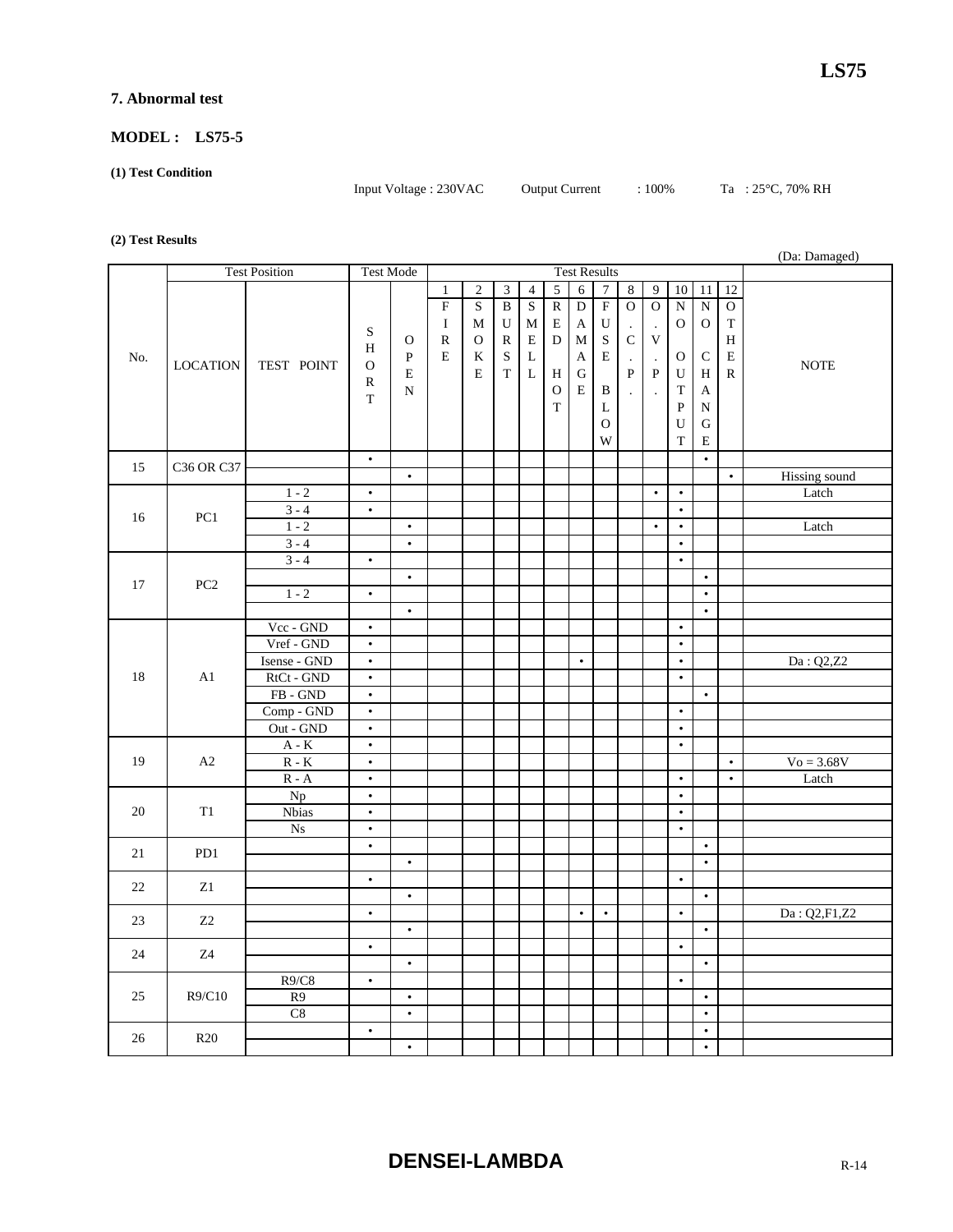#### **7. Abnormal test**

#### **MODEL : LS75-5**

#### **(1) Test Condition**

Input Voltage : 230VAC Output Current : 100% Ta : 25°C, 70% RH

#### **(2) Test Results**

|     |                      |            |                                         |                                              |                                                     |                                                |                                                            |                            |                                                             |                                                            |                                                                               |                                          |                                                                                     |                                                                                       |                                                                       |                                                                   | (Da: Damaged) |
|-----|----------------------|------------|-----------------------------------------|----------------------------------------------|-----------------------------------------------------|------------------------------------------------|------------------------------------------------------------|----------------------------|-------------------------------------------------------------|------------------------------------------------------------|-------------------------------------------------------------------------------|------------------------------------------|-------------------------------------------------------------------------------------|---------------------------------------------------------------------------------------|-----------------------------------------------------------------------|-------------------------------------------------------------------|---------------|
|     | <b>Test Position</b> |            | <b>Test Mode</b>                        |                                              | <b>Test Results</b>                                 |                                                |                                                            |                            |                                                             |                                                            |                                                                               |                                          |                                                                                     |                                                                                       |                                                                       |                                                                   |               |
| No. | <b>LOCATION</b>      | TEST POINT | S<br>H<br>$\Omega$<br>$\mathbb{R}$<br>T | $\Omega$<br>$\mathbf{P}$<br>E<br>$\mathbf N$ | ${\rm F}$<br>$\bf I$<br>$\mathbb{R}$<br>$\mathbf E$ | $\overline{2}$<br>S<br>M<br>$\Omega$<br>K<br>E | 3<br>$\mathbf{B}$<br>U<br>$\mathbb{R}$<br>S<br>$\mathbf T$ | 4<br>S<br>M<br>E<br>L<br>L | 5<br>$\mathbb{R}$<br>E<br>$\mathbf D$<br>H<br>$\Omega$<br>T | 6<br>${\bf D}$<br>$\mathbf{A}$<br>M<br>A<br>${\bf G}$<br>E | $\overline{7}$<br>$\rm F$<br>$\mathbf U$<br>S<br>E<br>B<br>L<br>$\Omega$<br>W | 8<br>$\overline{O}$<br>$\mathsf{C}$<br>P | 9<br>$\Omega$<br>$\blacksquare$<br>V<br>$\bullet$<br>$\mathbf{P}$<br>$\blacksquare$ | 10<br>N<br>$\mathbf{O}$<br>$\mathbf{O}$<br>$\mathbf U$<br>T<br>$\mathbf{P}$<br>U<br>T | 11<br>$\mathbf N$<br>$\Omega$<br>$\mathbf C$<br>H<br>A<br>N<br>G<br>E | 12<br>$\Omega$<br>$\mathbf T$<br>H<br>$\mathbf E$<br>$\mathbb{R}$ | <b>NOTE</b>   |
| 27  | R <sub>29</sub>      |            | $\bullet$                               |                                              |                                                     |                                                |                                                            |                            |                                                             |                                                            |                                                                               |                                          |                                                                                     |                                                                                       | $\bullet$                                                             |                                                                   |               |
|     |                      |            |                                         | $\bullet$                                    |                                                     |                                                |                                                            |                            |                                                             |                                                            |                                                                               |                                          |                                                                                     | $\bullet$                                                                             |                                                                       |                                                                   |               |
| 28  | <b>R30</b>           |            | $\bullet$                               |                                              |                                                     |                                                |                                                            |                            |                                                             |                                                            |                                                                               | $\bullet$                                |                                                                                     | $\bullet$                                                                             |                                                                       |                                                                   |               |
|     |                      |            |                                         | $\bullet$                                    |                                                     |                                                |                                                            |                            |                                                             | $\bullet$                                                  |                                                                               |                                          |                                                                                     | $\bullet$                                                                             |                                                                       |                                                                   | Da: Q2,Z2,R33 |
| 29  | <b>R33</b>           |            | $\bullet$                               |                                              |                                                     |                                                |                                                            |                            |                                                             | $\bullet$                                                  |                                                                               |                                          |                                                                                     | $\bullet$                                                                             |                                                                       |                                                                   | Da:Q2         |
|     |                      |            |                                         | $\bullet$                                    |                                                     |                                                |                                                            |                            |                                                             |                                                            |                                                                               |                                          |                                                                                     | $\bullet$                                                                             |                                                                       |                                                                   |               |
| 30  | R49                  |            | $\bullet$                               |                                              |                                                     |                                                |                                                            |                            |                                                             |                                                            |                                                                               |                                          | $\bullet$                                                                           | $\bullet$                                                                             |                                                                       | $\bullet$                                                         | Latch         |
|     |                      |            |                                         | $\bullet$                                    |                                                     |                                                |                                                            |                            |                                                             |                                                            |                                                                               |                                          | $\bullet$                                                                           | ٠                                                                                     |                                                                       | $\bullet$                                                         | Latch         |
| 31  | <b>R48</b>           |            | $\bullet$                               |                                              |                                                     |                                                |                                                            |                            |                                                             |                                                            |                                                                               |                                          |                                                                                     |                                                                                       | $\bullet$                                                             |                                                                   |               |
|     |                      |            |                                         | $\bullet$                                    |                                                     |                                                |                                                            |                            |                                                             |                                                            |                                                                               |                                          |                                                                                     |                                                                                       |                                                                       | $\bullet$                                                         | Hissing sound |
| 32  | VR1                  |            | $\bullet$                               |                                              |                                                     |                                                |                                                            |                            |                                                             |                                                            |                                                                               |                                          |                                                                                     |                                                                                       |                                                                       | $\bullet$                                                         | $Vo = 5.95$   |
|     |                      |            |                                         | $\bullet$                                    |                                                     |                                                |                                                            |                            |                                                             |                                                            |                                                                               |                                          |                                                                                     |                                                                                       |                                                                       | $\bullet$                                                         | $V_0 = 3.09$  |